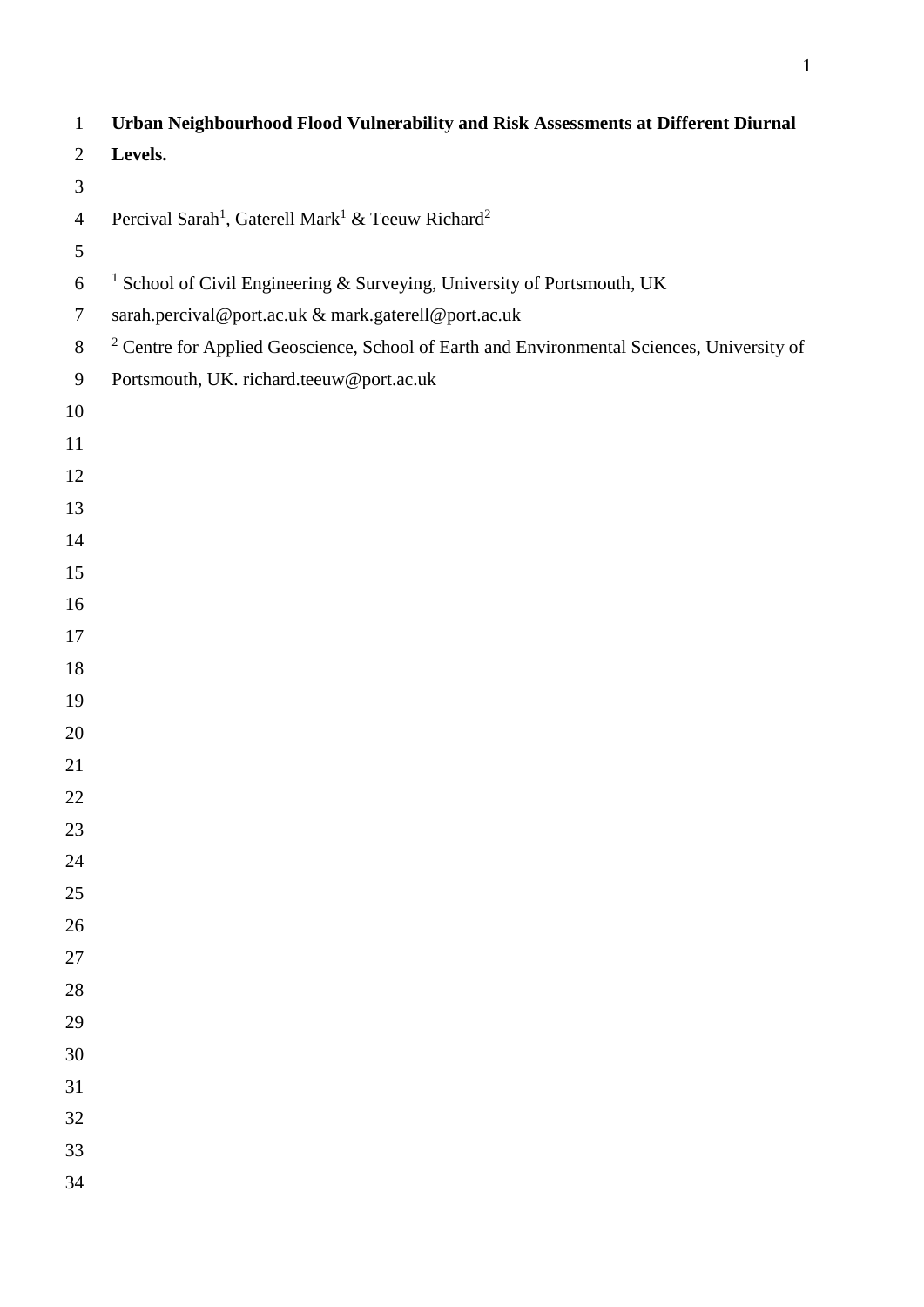| 35 | <b>Abstract</b>                                                                                 |
|----|-------------------------------------------------------------------------------------------------|
| 36 | Diurnal changes within communities can significantly alter the level of impacts during a        |
| 37 | flood, yet these essential daily variations are not currently catered for within flood risk     |
| 38 | assessments. This paper develops a flood vulnerability and risk model that captures crucial     |
| 39 | features of flood vulnerability; integrating physical and socio-economic vulnerability data,    |
| 40 | combined with a flood hazard analysis, to give overall flood risk at neighbourhood scale, at    |
| 41 | two different times of day, for floods of different magnitudes. The flood vulnerability and     |
| 42 | risk model, the resulting diurnal coastal flood vulnerability and risk indexes and              |
| 43 | corresponding maps for the ward of Hilsea, (Portsmouth, UK), presented within this paper,       |
| 44 | highlight three previously unidentified neighbourhoods in particular in the north-west of the   |
| 45 | Hilsea ward, that have the highest levels of risk during both time zones and for flood events   |
| 46 | of different magnitude. Critically, these neighbourhoods lie further inland and not directly on |
| 47 | the Hilsea coastline, yet by analysing at this resolution (including diurnal impacts),          |
| 48 | substantial levels of underlying vulnerability were identified within these areas.              |
| 49 |                                                                                                 |
| 50 | Keywords: integrated flood risk; mapping of hazard and risk; risk analysis; vulnerability       |
| 51 |                                                                                                 |
|    |                                                                                                 |
| 52 | <b>Introduction</b>                                                                             |
| 53 | Recent flood disasters in the UK (2007, 2013-2014 storm surges, 2015 and 2017) have             |
| 54 | reminded us of society's increasing vulnerability, as flooding has far-reaching, short and      |
| 55 | long-term consequences for those concerned, including death, damage, and disruption. The        |
| 56 | Committee on Climate Change (2016) stated that future flood research needs to focus and         |
| 57 | prioritise efforts on the understanding of potential impacts to communities, businesses and     |
| 58 | infrastructure. Current levels of flood risk management in the UK are considered insufficient   |
| 59 | (Committee on Climate Change 2016), and in the context of sustainability, new and proactive     |
| 60 | approaches for the management of flood hazards are needed, that engage with a much wider        |
| 61 | set of tools and knowledge (Wilkinson et al. 2015; Bracken et al. 2016).                        |
| 62 | Currently 5.2 million people in England and Wales are deemed to be at risk of                   |
| 63 | flooding (National Flood Forum 2016). Yet within those at-risk areas, people and places will    |
| 64 | suffer differently according to their degrees of vulnerability (Birkmann et al. 2013), i.e. the |
| 65 | physical and socio-economic characteristics or wider deprivation in those areas (Maantay and    |
| 66 | Maroko 2009; Wilson et al. 2014). Understanding and identifying vulnerability at the right      |
| 67 | scale prior to undertaking new flood management approaches is vital in order to establish       |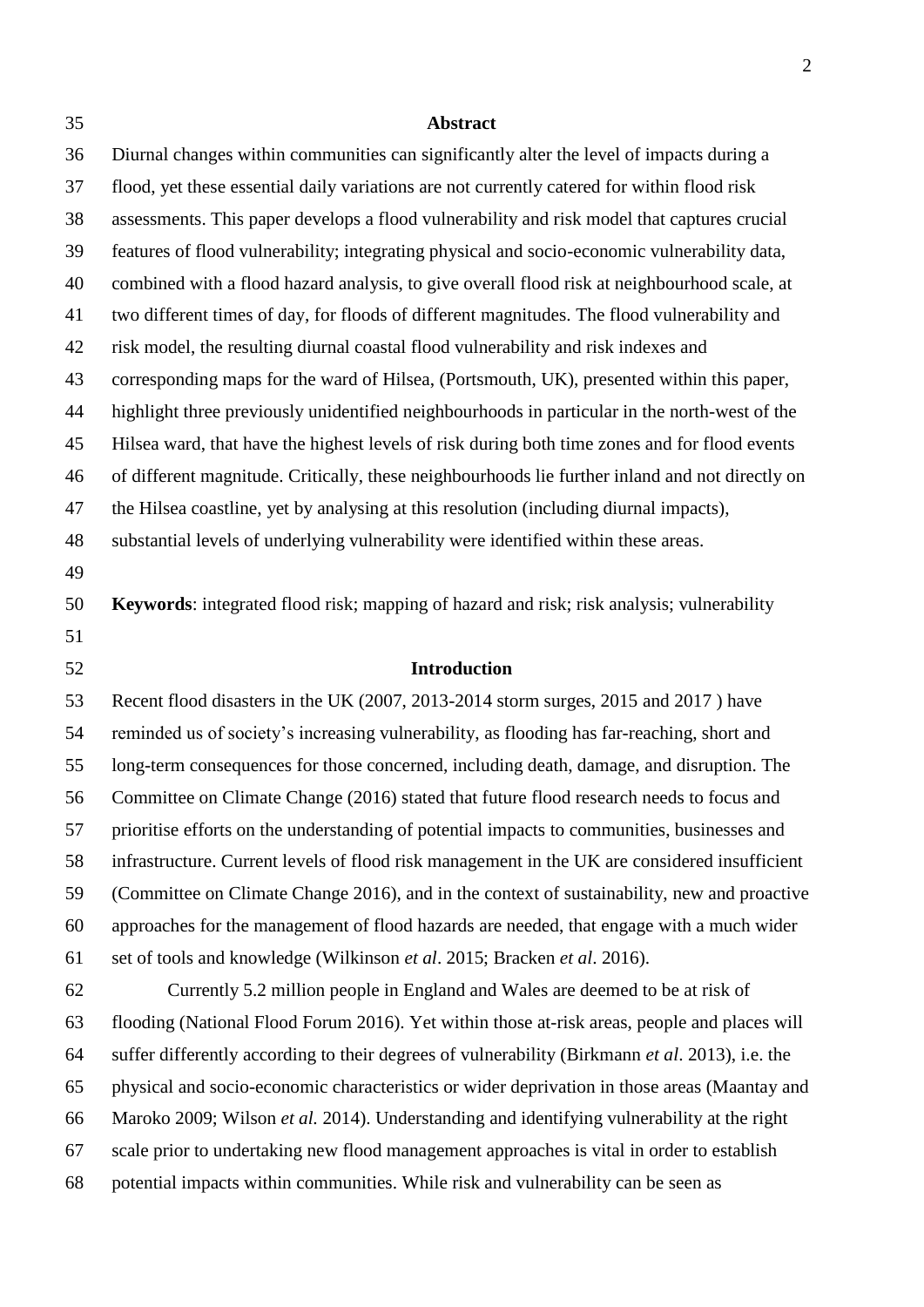continuous, impacts are a materialisation ('this is happening now'/ 'real event') of these underlying conditions (Renn 1992; Adam and Van Loon 2000; Beck 2000; Cardona *et al*. 2012; Birkmann *et al*. 2013).

 While vulnerability analyses have evolved significantly, there is still no consensus within the risk science community about vulnerability or its factors. Therefore, development of a theoretical framework to structure the analysis is essential. Research presented in this paper, based on a case study of Portsmouth, UK, aims to assess and map coastal flood risk (CoFR) for urban communities at neighbourhood scale, for floods of different magnitudes, diurnally. In the methodology presented, the original risk, hazard and vulnerability relationship (Wisner *et al.* 2004; Cancado *et al*. 2008) has been developed to further analyse vulnerability, by combining three components (physical vulnerability, socio-economic vulnerability and resilience) into one measurement (Equation 1). The resulting tool captures the most relevant features of diurnal flood vulnerability (both pre and post impact), assisting our understanding of the reality of vulnerability at the level of detail necessary to truly deliver effective local solutions and embed resilience.

Equation 1

85 Risk = Hazard x Vulnerability (Physical Vulnerability + Socio-economic Vulnerability + Resilience)

 Within this research hazard refers to the possible future occurrence of natural events that could have serious adverse effects on vulnerable elements (Birkmann 2006; Ramieri *et al*. 2011; Cardona *et al*. 2012; IPCC 2014). The concept of risk combines the probability of hazard occurrence with the likely impacts or consequences that are associated with that event (vulnerability) (Ramieri *et al*. 2011; IPCC 2014). Vulnerability therefore relates to the predisposition, lack of capacities, exposure, susceptibilities, weaknesses, or fragilities that would favor the adverse effects from hazardous events (Birkmann 2006; Cutter 2006; UNISDR 2009; Kaźmierczak and Cavan 2011; Menoni *et al.* 2012) i.e. vulnerability is more dynamic than traditional approaches suggest (Birkmann *et al.* 2013). It encompasses a broad range of factors including socio-economic characteristics of the population and the physical characteristics of the built environment, as well as a community's ability to cope and recover from a flood and the associated impacts (resilience). The combination of these factors can increase the significance of potential impacts for those at risk (England and Knox 2015). Any risk assessment should therefore incorporate the interaction between the nature of the hazard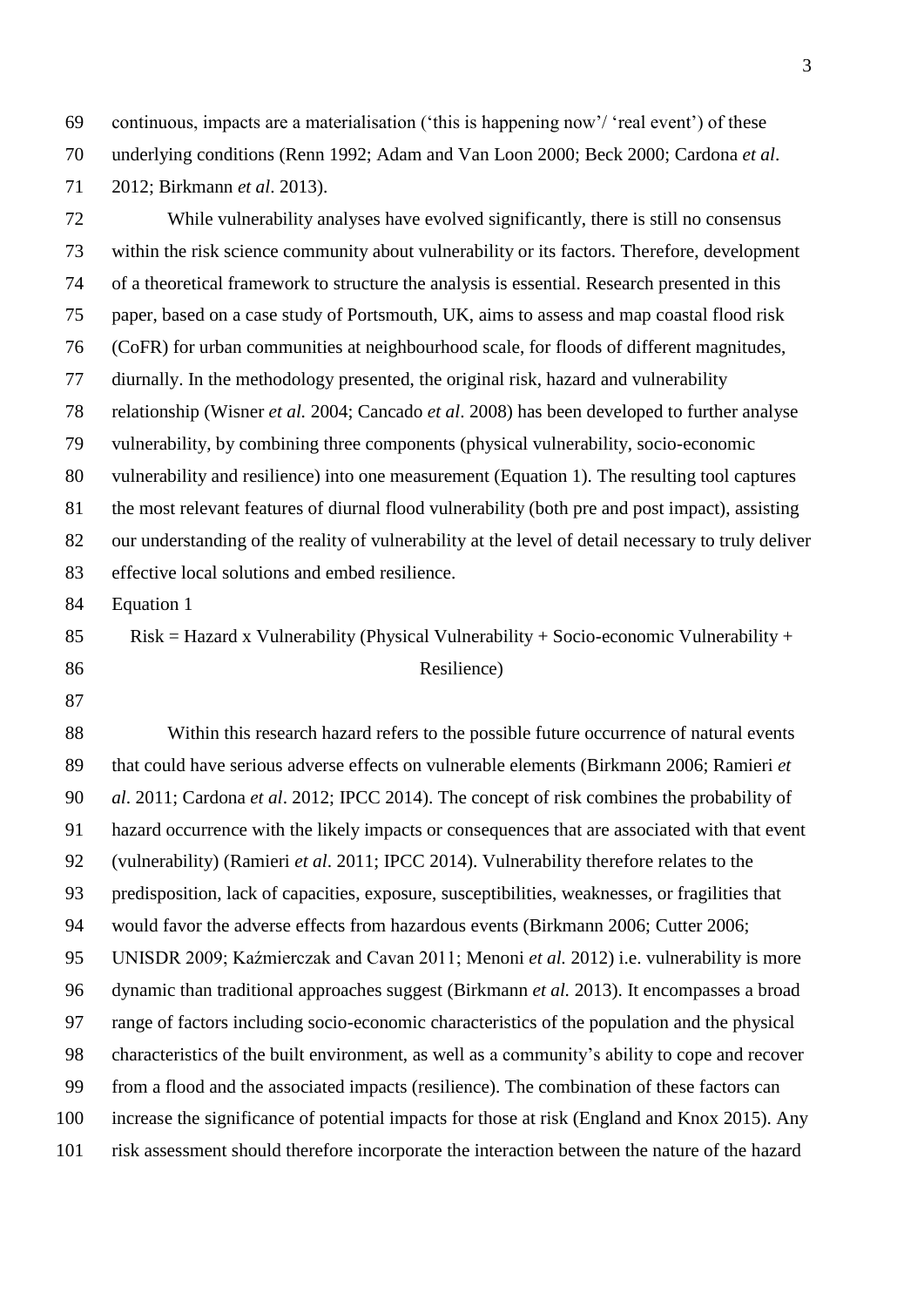and the inherent characteristics of the area/community at risk (Green, Parker and Tunstall 2000; Cancado *et al.* 2008).

 A fundamental problem with current flood risk forecasting and the implementation of comprehensive safety/management measures has been the lack of detailed information regarding diurnal and seasonal variations (Bush and Cerveny 2013). The time of day when the flood occurs is a variable that can seriously affect degrees of flood vulnerability and the levels of flood impact i.e. turning an event into a disaster. On average, more people are killed by flooding than by any other single severe weather hazard including tornados and hurricanes, and most of these deaths have occurred at night (NOAA 2015). Generally people are unaware of disasters occurring at night as most are sleeping. People become aware of the situation perhaps 'too late', when it has become very dangerous, increasing risk to life. It is therefore best to evacuate the inundating/inundated area immediately and go to shelter on safer or higher ground (Miltner 2017; Earth Networks 2017). However, leaving any flooded area can be fraught with dangers that are both immediate and continue when water levels have stopped rising (Miltner 2017; Earth Networks 2017). Six inches of swiftly moving water can knock most people off of their feet (NOAA 2015; Miltner 2017) and driving must be done with extreme caution (Public Health England 2015). Loss of vehicle control can onset very quickly, especially when water levels build. Vehicles can hydroplane, stall or even come to a complete standstill, trapping those inside and sweeping them away, possibly leading to drowning (Public Health England 2015; NOAA 2015; Earth Networks 2017). It is also ill- advised to either drive or walk through standing water with poor visibility (Public Health England 2015). Depths of floodwater are not always obvious and roads/pathways can be seriously compromised or blocked due to heavy invisible debris (NOAA 2015). Floodwater can also hide downed power lines or sharp debris/objects, and can be heavily contaminated with either sewage or other hazardous substances, all leading to possible increases in risk of harm, general infection or diarrheal/sickness diseases (Public health England 2015; NOAA 2015; Earth Networks 2017; Miltner 2017). All of these dangers highlight that contact with either moving or standing floodwater should be minimised.

 Floods at night time present a real danger as darkness can lead to disorientation and inability to observe any flood dangers present i.e. deep water, contaminated flood water, flooded drains, missing manhole covers, dangerous submerged large/sharp objects, or fast moving objects (Newry, Mourne and Down District Council 2016; NOAA 2015; Public Health England 2016). Thus flood forecasting and warning systems are vital for safe evacuation practices. Yet despite our flood forecasting and warning systems and carefully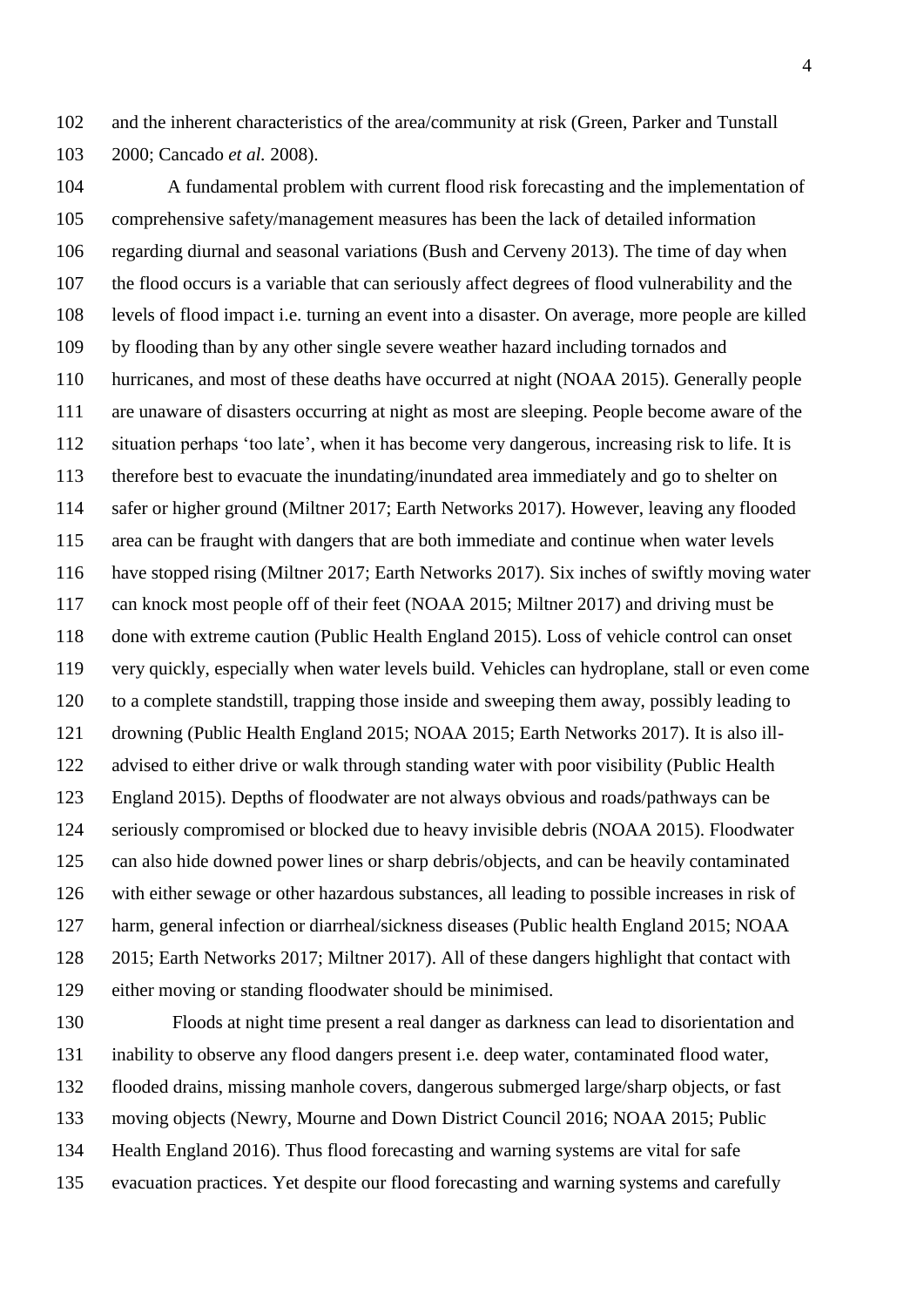managed search and rescue teams, these systems are not perfect and problems still arise, resulting in tragedies or being caught in very dangerous situations, particularly at night e.g. 138 9<sup>th</sup> January 2018 California, USA floods, 2013/14 UK storm surges and recently 22<sup>nd</sup> April 2018 Southampton, UK flash floods. In the UK as a result of the 1953 North Sea storm surge (which occurred mainly during the night) that resulted in 307 deaths in England, 19 in Scotland and 1800 in the Netherlands; the Storm Tides Warning Service was established by the Met Office to accurately forecast development and movement of storm surges up to two- five days ahead (Met Office 2014). The flood alert and warning service was established more recently and is freely available to the English public, sending an alert/warning anywhere between 2 hours and 2 days prior to the flood (Environment Agency 2014; 2018). However, this warning service is not available in all areas, requires prior sign up via governmental links, and the alert and warning codes provide little detail unless further investigation is made, firmly placing the responsibility with the homeowner (BBC 2007; Environment Agency 2014; 2018). Furthermore these services have led to unnecessary residential evacuations (Yarmouth 2007 and 2017) i.e. no flood transpired, leading to mistrust in the warnings. Unfortunately though, the greatest issue is that residents can refuse to leave their homes. In January 2017 in Great Yarmouth, UK, 60% of residents chose not to leave their dwellings, despite door-to-door severe flood warnings issued to around 6000 properties (BBC 2017; Norfolk Constabulary 2017). Additionally, in areas of the UK such as Portsmouth, where risk is very high but severe or catastrophic coastal flooding events have either never occurred or not for some time, there is a high probability of limited individual flood preparation and severe impacts, due to lack of knowledge or even complacency. Potentially leading to further problems and risk to emergency service personnel when rescue is required.

 Meterological events cannot be changed, but the severity of impacts arising from a flood event as a result of weather extremes, can be mitigated. As floods at different times of day can result in different levels of impact, it is key to pinpoint neighbourhoods where these perils may arise in order to improve our evacuation and mitigation strategies and target where our resources are needed. To better spotlight these at risk areas, the remainder of this paper discusses how we can understand diurnal variations in flood risk and presents a methodology that analyses it at the appropriate scale, establishing its local context. This research uniquely assesses and pinpoints diurnal flood risk, providing a significant advance on existing approaches to considering the impact of flooding to communities when undertaking flood risk management. Finally, the implications, uncertainties and opportunities to improve this methodology are discussed.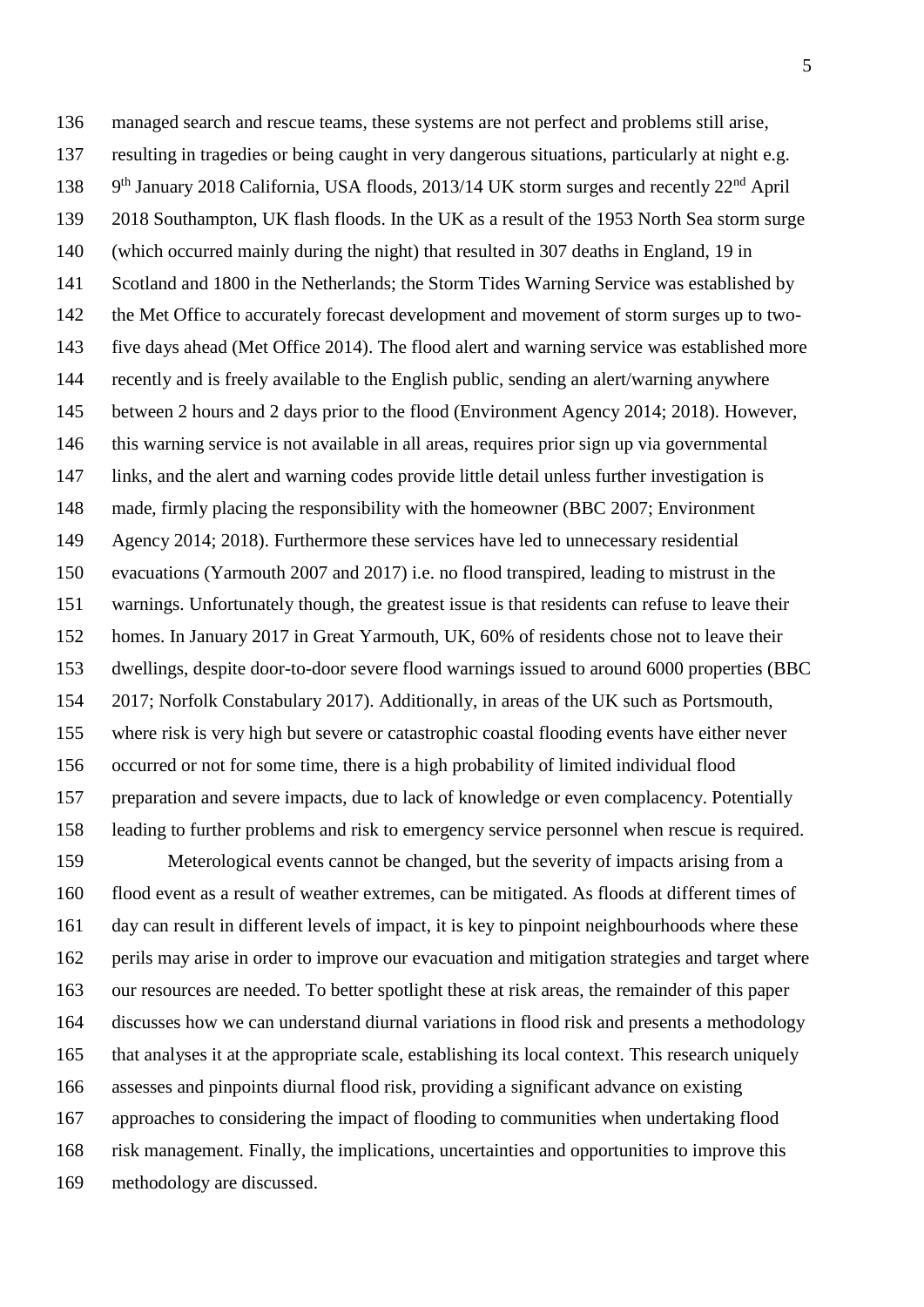| 170 |                                                                                                         |
|-----|---------------------------------------------------------------------------------------------------------|
| 171 | <b>Methodology</b>                                                                                      |
| 172 | <b>Study Area - Portsmouth, UK</b>                                                                      |
| 173 | The study area chosen to pilot this methodology was the island city of Portsmouth, UK                   |
| 174 | (Figure 1). Flood risk issues confronting Portsmouth reflect many of those being faced by               |
| 175 | other UK communities and indeed globally. The city and unitary authority of Portsmouth                  |
| 176 | covers a total area of 40 $\text{km}^2$ split between the mainland and Portsea Island, with the primary |
| 177 | source of flood risk from the sea (Atkins 2007; Portsmouth City Council 2011a, b, c; Wadey              |
| 178 | et al. 2012). Physically, Portsmouth's topography ranges from sea level to approx. 125 m                |
| 179 | above Ordnance datum (mAOD), however on the island and most of the mainland very few                    |
| 180 | areas are higher than 10 mAOD (Atkins, 2011). Portsmouth is a densely populated (just over              |
| 181 | 197,000) and urbanised city, the majority of which reside on Portsea Island (Figure 1)                  |
| 182 | (Environment Agency, 2010). This city is extensively developed (over 87%) with future                   |
| 183 | plans for an additional 14,700 homes to be built before 2026 (Environment Agency, 2010).                |
| 184 | Furthermore, 47% of the city land area is designated within Environment Agency (EA) Flood               |
| 185 | Zones 2 and 3, with 0.1% and 0.5% chance of flooding, respectively (Atkins 2007, 2011).                 |
| 186 | Coastal floods of this magnitude would inundate densely populated, expensive, and socially              |
| 187 | deprived neighbourhoods in Portsmouth (more than 15,000 properties), causing devastation                |
| 188 | and difficult evacuation. With these mounting pressures on flood risk management practices,             |
| 189 | successful flood risk identification and communication is vital in Portsmouth to reduce flood           |
| 190 | risk levels. Within Portsmouth, the ward of Hilsea was chosen to present this methodology               |
| 191 | for this paper (Figure 1), as Portsmouth City Council (2011a) has identified this area to be            |
| 192 | critical, due to potentially high risk to life from inundation and high capital costs for flood         |
| 193 | defences.                                                                                               |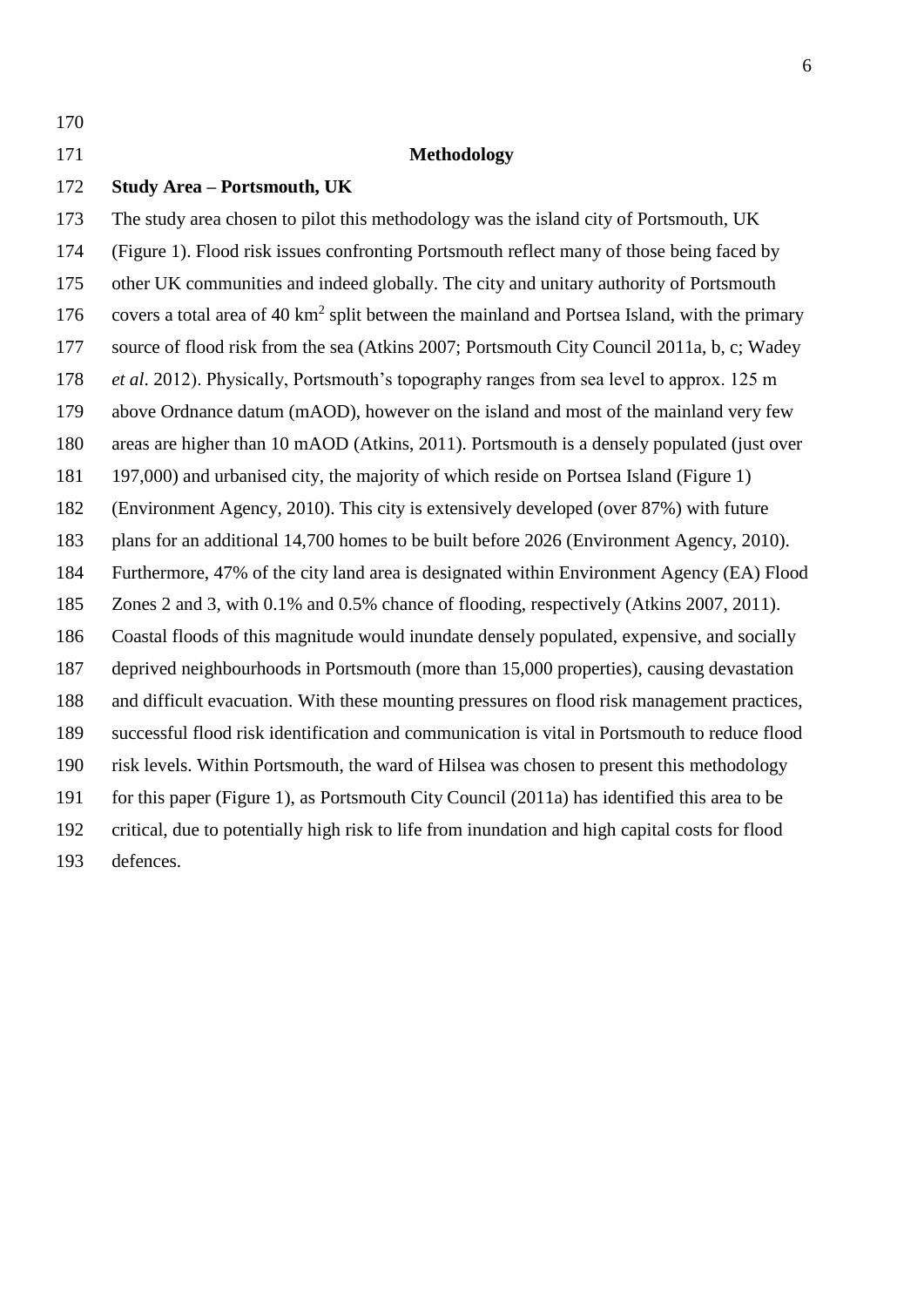

 Figure 1. Location map of Hilsea and Portsmouth. Inset boxes shows the location of Hilsea within Portsmouth and Portsmouth within the UK. Map data © OpenStreetMap

## **Coastal Flood Vulnerability Factors**

 Pinpointing attributes of vulnerability and the ability to measure them in terms of data is a challenging task. Nevertheless, a number of datasets are available for the UK that can be used to represent different aspects and internal characteristics of geographical areas when considering coastal flooding. However, when incorporating many different data sources into one model, a standardisation of the data, to ensure uniformity in scales and units is required (Cutter *et al*. 2003; Tapsell *et al*. 2010; Menoni *et al*. 2012). An index approach was therefore adopted for this study, as indexing is one of the most simplistic systems and commonly used when assessing flood vulnerability (e.g. Chang *et al*. 2004; Connor and Hiroki 2005; Sullivan and Meigh 2005; Lindley *et al*. 2011; Balica *et al*. 2012) to natural and climate induced processes and hazards (erosion, flooding, sea-level rise etc.) (Ramieri *et al*. 2011). This approach enabled all the different vulnerability factors to be combined into their respective Coastal Flood Vulnerability components (physical vulnerability, socio-economic vulnerability and resilience), within one framework.

 The final hazard and vulnerability indices were created and combined in equation 1, to create a Coastal Flood Risk index. Resulting in a simple numerical basis for ranking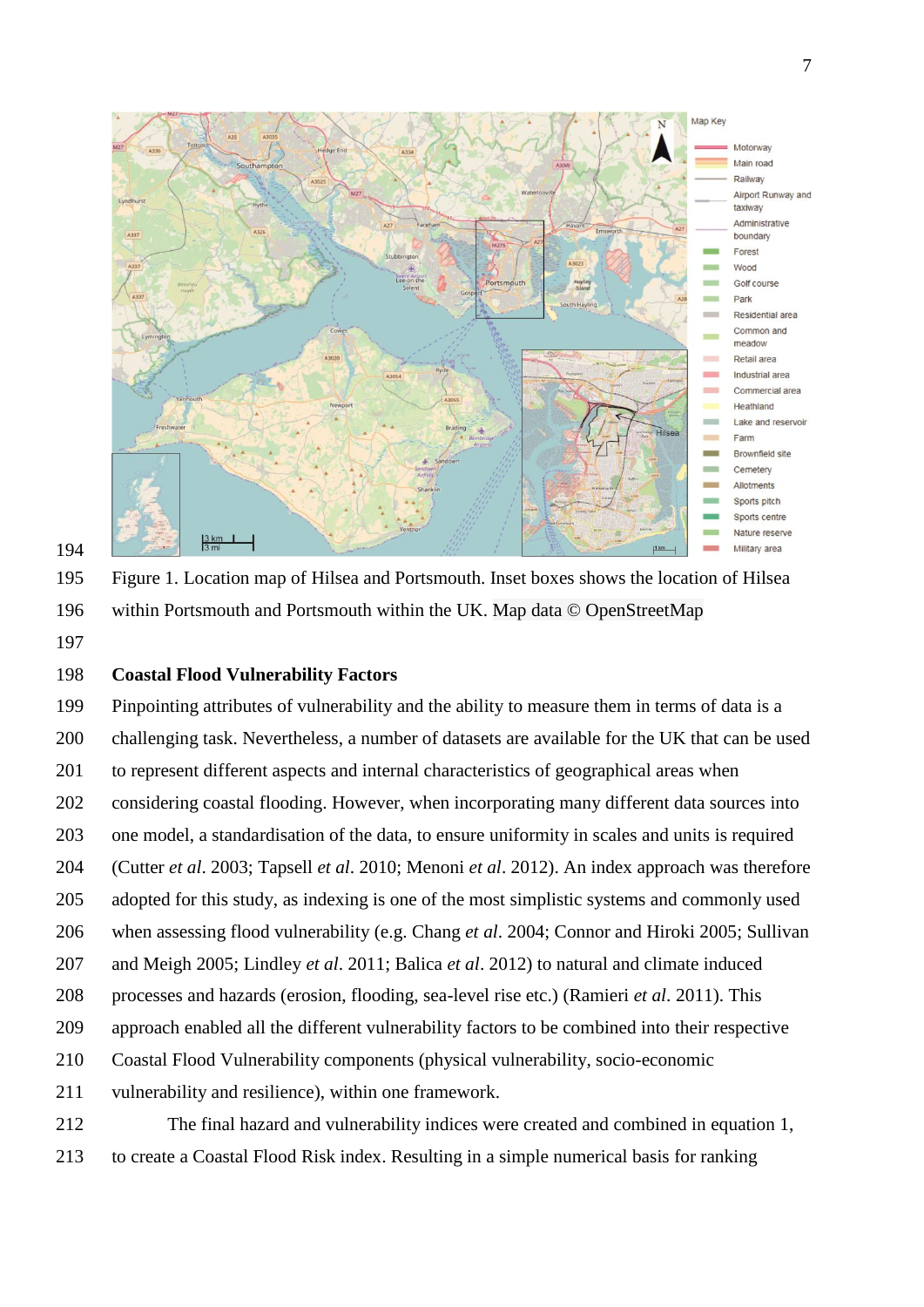neighbourhoods in terms of their potential for impact and change, diurnally. These results are also displayed on maps to highlight specific regions assisting the identification of factors that might contribute to the vulnerability of those areas. To achieve this the first methodological step included the identification of key factors to represent the significant driving processes influencing coastal flood vulnerability. The second step involved the quantification of those key factors.

 Vulnerability is composed of interacting elements where different processes or individual interactions increase or decrease it. For better understanding of this paper the 222 different vulnerability components are further discussed, including the factors that compose each component. All the factors presented in this paper have been deduced through theoretical research (Cutter *et al*. 2003; Kaźmierczak and Cavan 2011; Lindley *et al*. 2011; Birkmann *et al*. 2013) where links have been derived from a theoretical framework, with proxies chosen based on those links (Balica *et al*. 2012; Damm 2010) i.e. all factors are chosen from a coastal flooding perspective. The factors used were screened for their suitability, definition (or theoretical structure) and their data availability. Figure 2 presents the vulnerability data variables included in the final flood risk model, the vulnerability factors they populate and the vulnerability component to which they are associated.

#### **Physical Vulnerability**

 In recent years, natural hazards in metropolitan areas, such as floods, have shown that environment-compatible urbanisation has not occurred (Başaran-Uysal *et al*. 2014). Residential areas with an inadequate physical environment suffer the most in natural disasters (White *et al*. 2004; Wamsler 2006). Therefore in order to mitigate against hazards such as flooding, the degree of physical vulnerability in urbanised areas needs to be established (Başaran-Uysal *et al*. 2014). This is defined by the essential physical characteristics of the urban environment and the population density within the exposed area, i.e. the predisposition of a community that can either exacerbate or reduce the hazard's impact (Birkmann 2006; Kaźmierczak and Cavan 2011; Lindley *et al*. 2011; Menoni *et al.* 2012; Birkmann *et al*. 2013; Climate Just 2015), including buildings, roads, power stations, critical infrastructure, land, ecosystems, individuals, households etc. (Kaźmierczak and Cavan 2011; Cardona *et al*. 2012; Menoni *et al*. 2012). Topography is not included here as this is already considered (via a Digital Terrain Model (DTM)) within the Flood Zone 2 (1 in 1000 year event) and 3 (1 in 200 year event) data that populate the hazard analysis. A set of physical vulnerability factors (Figure 2) were created to guide data selection and manipulation, resulting in a physical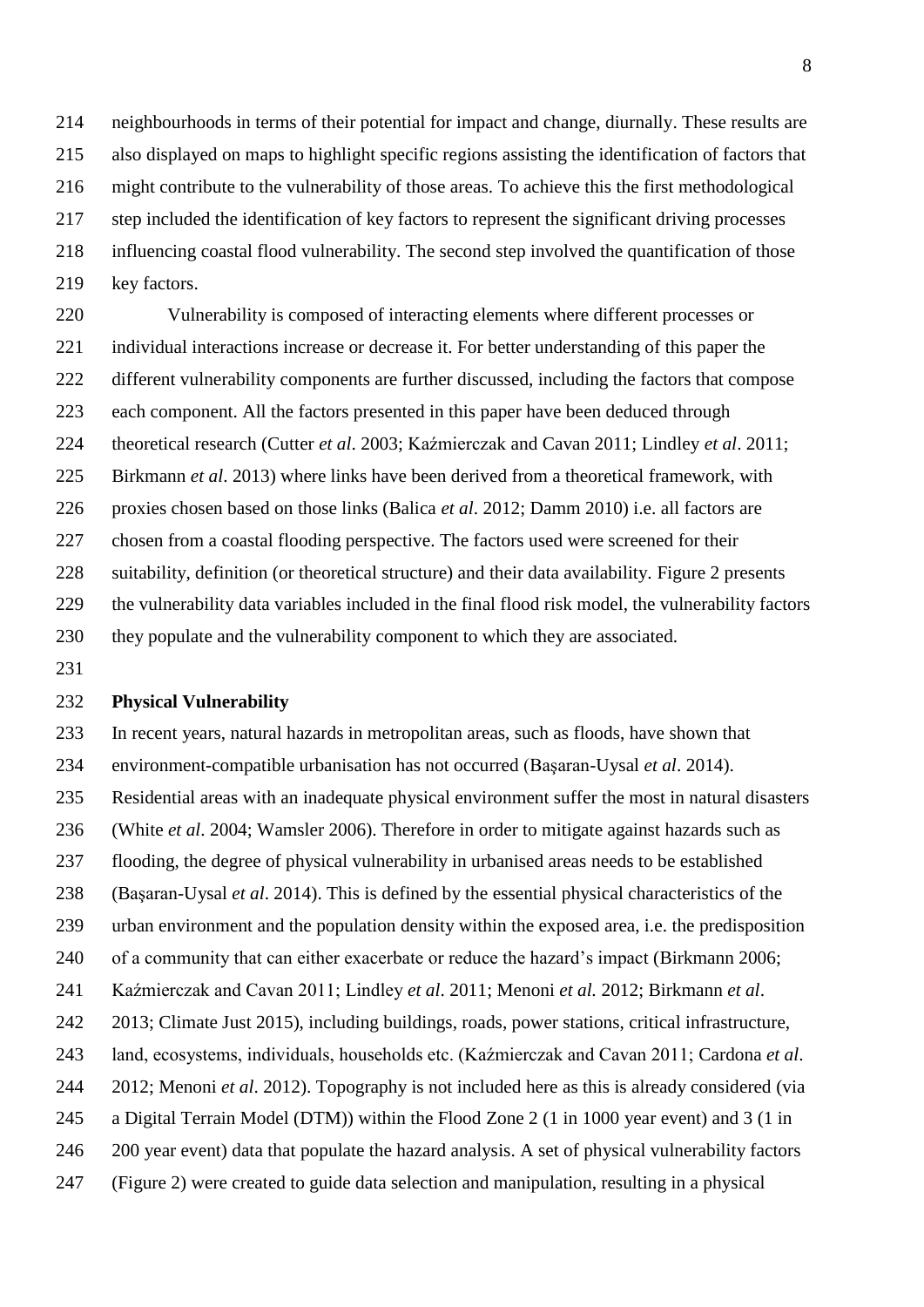- vulnerability analysis in the form of a Coastal Flood Physical Vulnerability Index (CoFPVI);
- aided by remote sensing, image processing and GIS software. The Coastal Flood Physical
- Vulnerability (CoFPV) factors included *population density*, *green areas*, *essential buildings*,
- *utilities*, *transport*, *dwellings*, *tenure*, *commercial and industrial areas* and *vulnerable*
- *buildings day and night*.
- 

## **Socio-economic Vulnerability**

 Social data have been identified as essential to vulnerability analyses (Gornitz 1991; Cutter *et al.* 2003; Boruff *et al.* 2005). The risk of a disaster occurs in the interaction zone of the human and the physical environment; yet socially created vulnerabilities are sometimes ignored due to quantification. Within this paper socio-economic vulnerability is understood as the social and economic elements susceptible within the system, influencing the probabilities of being harmed at times of hazardous events (Cardona 2011; Carreno 2007; Cardona *et al*. 2012). Socio-economic vulnerability focuses on demographic and socio- economic factors that either increase or decrease levels of impact of flooding on communities (Tierney *et al*. 2001; Heinz Carter 2002; Cutter *et al*. 2009). A set of socio-economic vulnerability factors were created to guide data selection and manipulation, resulting in a Coastal Flood Socio-economic Vulnerability Index (CoFSVI); aided by data variables from the National UK Census (2011) database and estate agents via GIS software. The Coastal Flood Socio-economic Vulnerability (CoFSV) factors (Figure 2) included *age*, *household structure*, *illness or disability*, *proficiency in English*, *economic*, *providers of unpaid care*, *occupation*, *communal establishment residents*, and *day* or *night population*.

### **Resilience**

Resilience in communities is an important asset for buffering the effects of natural hazards

and promoting social reorganisation (Adger 2005). Communities with knowledgeable,

- prepared and responsive institutions are more likely to prevent continuous flooding cycles
- transitioning to long-term social disasters. Flood resilience can be seen as a
- community/system's ability to either defy or alter itself so that flood damage is mitigated or
- minimised. Within this article resilience refers to the existing capacity of linked systems to
- absorb recurrent floods, so as to retain/adapt and mitigate/avoid harm, maintaining a
- significant/acceptable amount of processes, functioning and structure (Adger 2005; Balica
- 2012). This includes limitations in hazard response i.e. access to and mobilisation of
- resources, including pre-event risk reduction, in-time coping and post-event response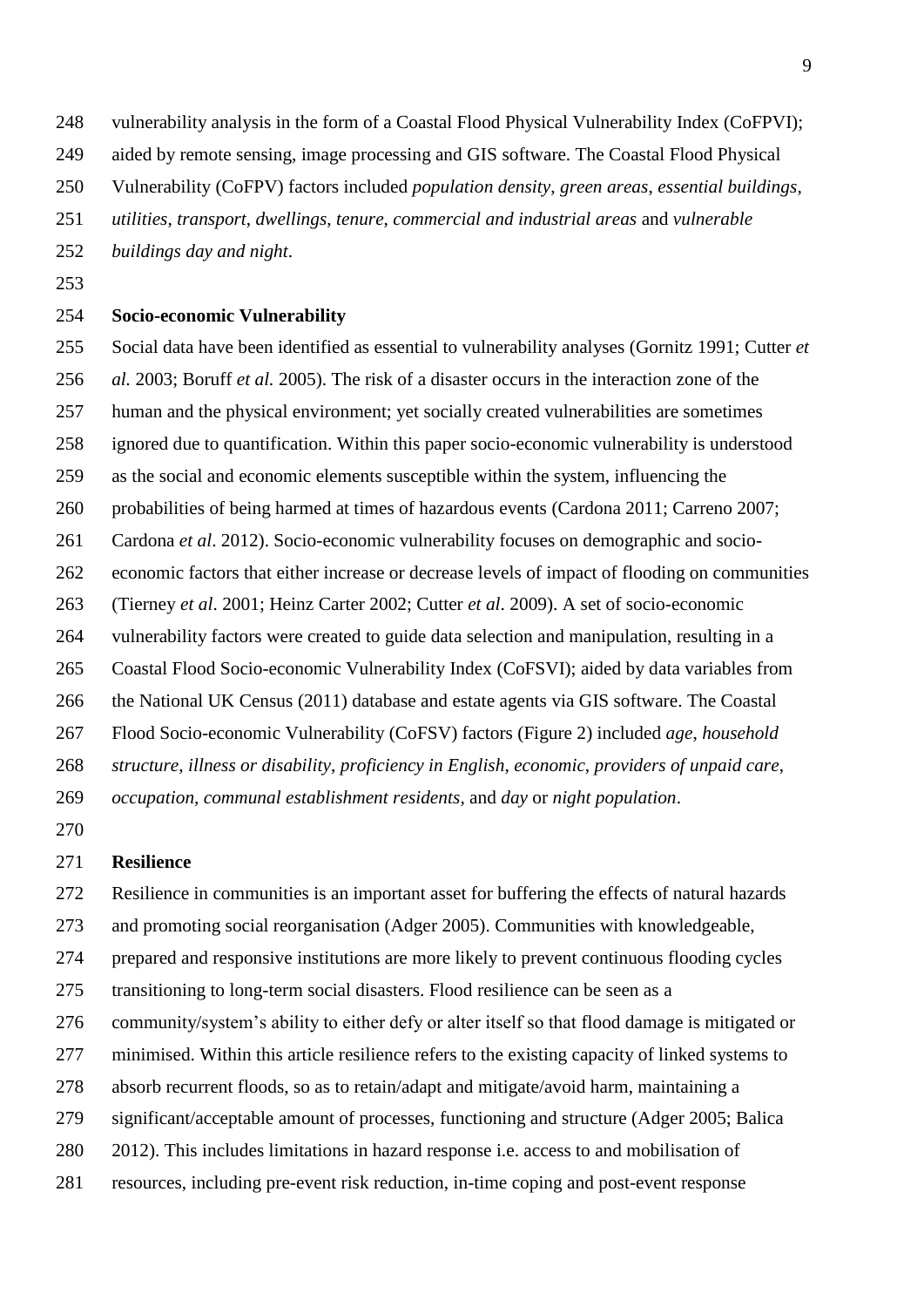measures (Birkmann *et al*. 2013). The essential resilience characteristics were identified

through review, observation and evaluation. From this a set of Coastal Flood Resilience

- (CoFRe) factors were created to guide data selection, resulting in a Coastal Flood Resilience
- Index (CoFRe) aided by data from Ordnance Survey the National UK Census (2011)
- database, via GIS and remote sensing techniques. The CoFRe factors (Figure 2) included
- *socio-economic status*, *education*, *car ownership*, and *emergency facilities*.

#### **Diurnal Factors**

 The repercussions of floods that occur at different times of day can vary significantly, yet assessments of flood vulnerability and risk diurnally are not currently undertaken. The final flood risk model (Figure 2) used to analyse diurnal flood vulnerability and risk for wards in Portsmouth, UK, highlights the different flood vulnerability factors that can be used to assess coastal flood risk from this new perspective. Taking into account how the areas in which we reside change diurnally, and how everyday circumstances can affect levels of vulnerability and ultimately levels of risk and impact, resulting in a more realistic understanding of why and where vulnerability and risk levels alter in communities.

 To achieve the day and night time analysis for Coastal Flood Vulnerability and Risk, new parameters were created and applied to differentiate these time periods. The first diurnal factors are *Vulnerable Buildings Day* and *Vulnerable Buildings Night*, within the physical vulnerability analysis. Vulnerable buildings are identified by the Fire and Rescue Service (2013) as buildings they would primarily seek out; due to the vulnerable nature of the buildings and the residents/occupants of those buildings (Environment Agency per comms 2012; Hampshire Fire and Rescue per comms 2013). Examples include bungalows, schools, nurseries, care homes, mobile homes, day care, chemical works/factories, hospitals, prisons, children's homes, student halls of residence, social services homes, and hostels. Some of the vulnerable buildings listed above classed as vulnerable during the day are not vulnerable during the night and vice versa. The former is due to the building becoming empty at night i.e. schools, day care, nurseries etc. The latter is due to the resident type residing/sleeping in those buildings i.e. children's homes, social service homes, halls of residence etc. And finally, some vulnerable buildings are always vulnerable, due to the nature of the building (e.g. chemical works/factories), its activities (e.g. hospitals) or its residents (e.g. care homes). The other established diurnal factors are simply described as *Day Population and Night Population* within the socio-economic vulnerability component (there are no diurnal factors within the resilience assessment). *Day Population* relates to the residents predominantly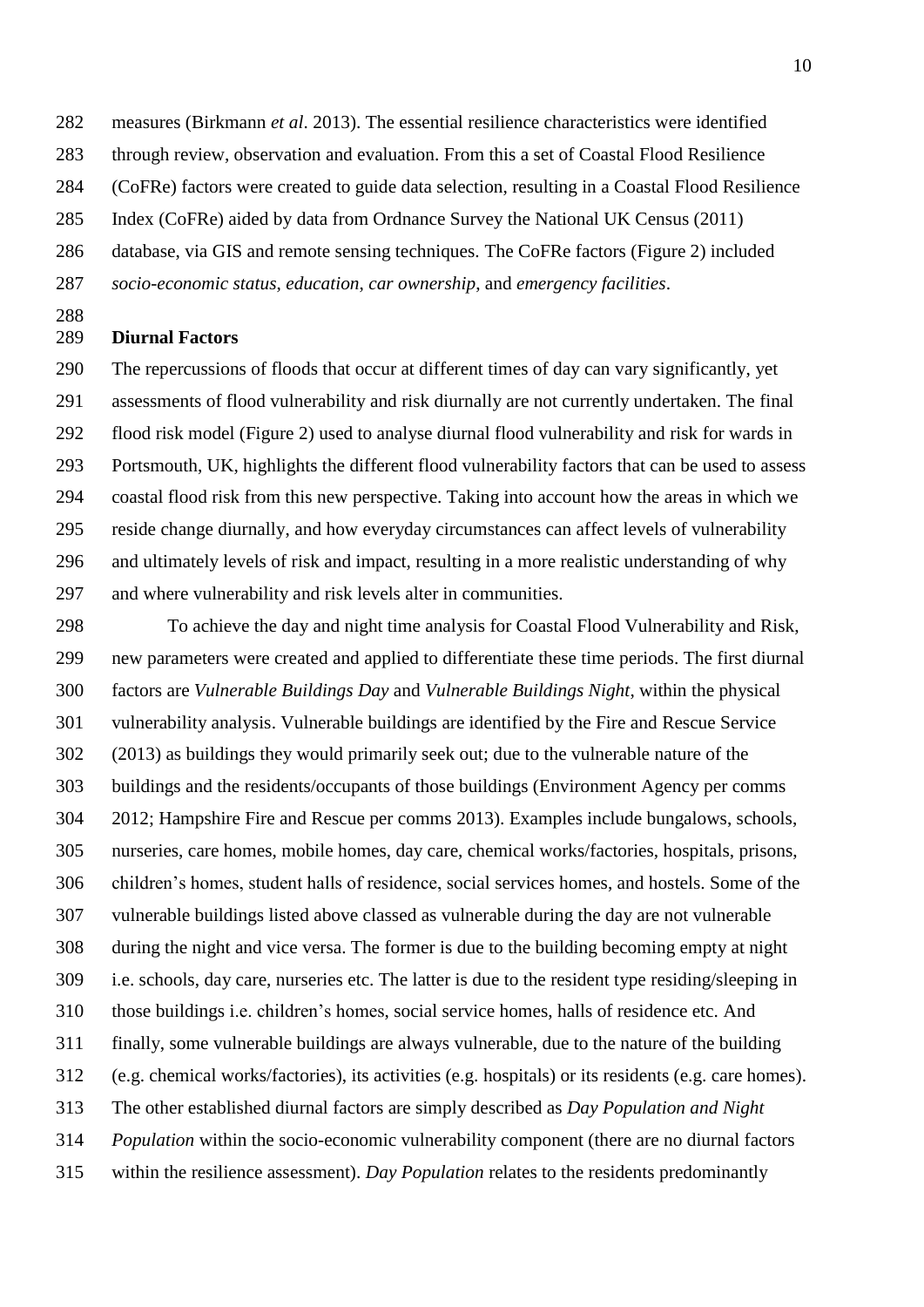present in their areas/homes during the day time. Large day populations increase vulnerability (Cardona *et al*. 2012) as they are situated within the flood pathway, and higher numbers need more assistance and evacuation. There are no datasets that tell us exactly how many people stay at home during the day. However, there are figures that represent those (aged between 16 and 74 years) working mainly at or from home, and the retired. It is also highly probable that 321 the elderly ( $\geq$ 75 years) will be within their homes during the day as well. These datasets were combined to give an indication of a day population figure. This factor could also contain very young children (under 5 years), as it is likely they would be at home for the majority of the day under some form of care (parent, grandparent, carer, nanny etc.). However, this is not guaranteed due to childcare, nursery times, outings etc. During the holidays (not term time) this factor could also apply to children between 4-16 years, again however there is no guarantee they would be at home or close to the vicinity. People also tend to leave their houses during the day for shopping, commuting or other leisure activities, and these movements in population numbers are not considered here.

 *Night Population* refers to the entire population residing in an area and should be at its maximum as most residents will be in their homes in order to sleep. Floods at night are more dangerous (Hampshire Fire and Rescue per comms 2013; NOAA 2015; Miltner 2017) and can result in higher amounts of fatalities (Met Office 2014). Therefore, large night populations increase vulnerability due to higher risk to life, larger numbers needing evacuation, and higher amounts of resources required (Category 1 Responders i.e. Ministry of Defence (MOD), emergency services, Environment Agency).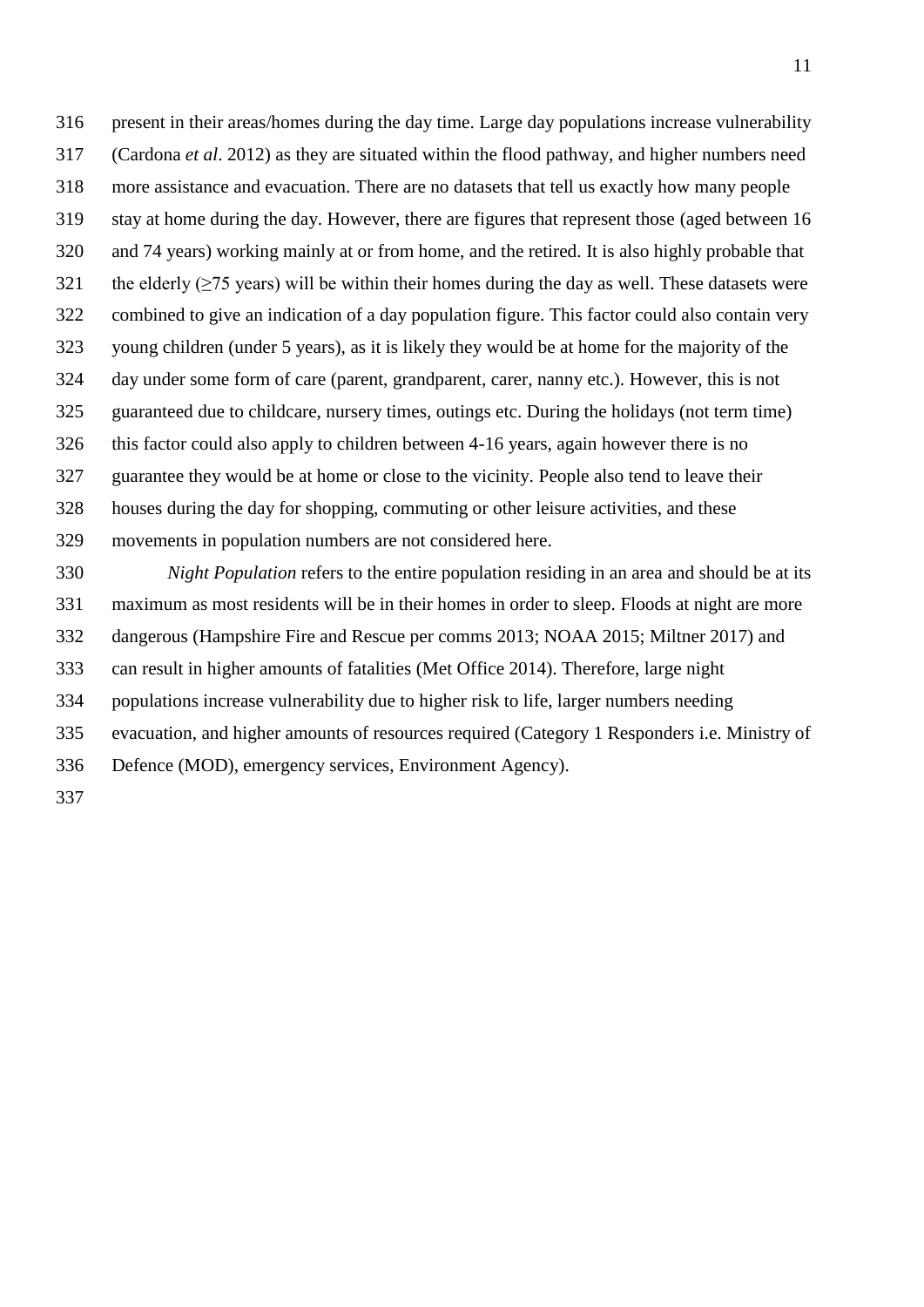

Figure 2. CoFRI and CoFVI model including data variables and vulnerability factors. NC:

UK 2011 National Census. LU: Land Use

 **Results**  Figures 3 and 4, display coastal flood vulnerability and risk levels in Hilsea at neighbourhood level (Output Area –the lowest geographical level UK National Census data are provided) from the flood risk model (Figure 2) designed to assess and map how impacts at street level vary diurnally, for floods of different magnitude. The results were produced where no judgement was made on the relative importance of the different factors used i.e. equal weights were applied to each factor (Briguglio 2004; Rygel *et al*. 2006; Lindley *et al*. 2011; Balica *et al*. 2013). Neighbourhoods within census wards from Portsmouth were used to test this model (the ward of Hilsea is shown as an example) producing three detailed key indices: a Coastal Flood Hazard Index (CoFHI), a Coastal Flood Vulnerability Index (CoFVI) and a Coastal Flood Risk Index (CoFRI). The vulnerability and hazard indexes were combined producing a subsequent analysis of risk for Portsmouth electoral wards, at neighbourhood level. The vulnerability and risk indexes for Hilsea are displayed at 7 intervals between 0 and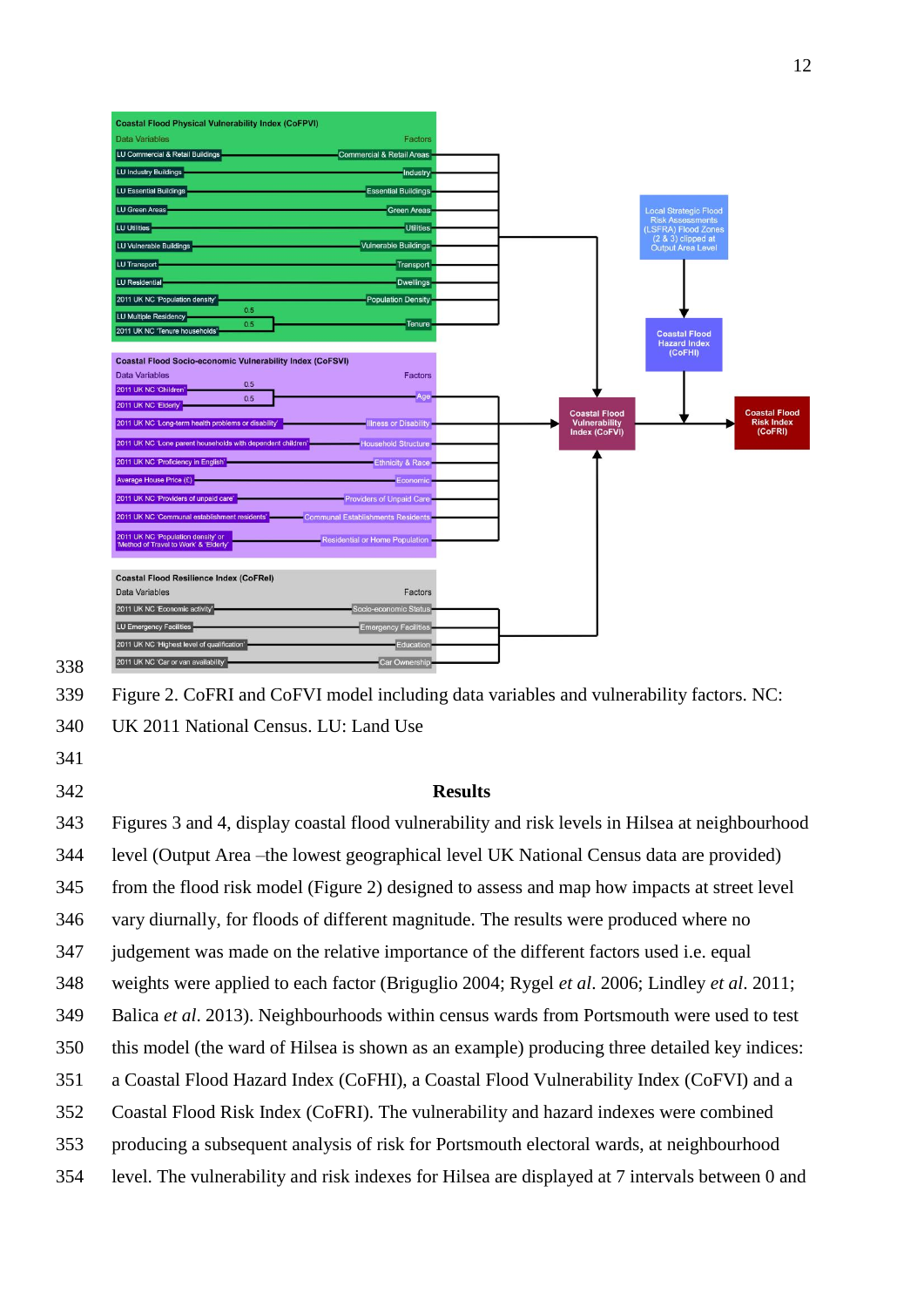vulnerability and risk levels between neighbourhoods within Hilsea. In order to produce vital and improved targeting of vulnerable and at-risk areas, crucial to prioritising interventions to improve resilience, reduce vulnerability and enhance recovery. To create a diurnal equally weighted Coastal Flood Vulnerability Index (CoFVI) for Hilsea involved the combination of the Day CoFPVI, Day CoFSVI and CoFReI or the Night CoFPVI, Night CoFSVI and CoFReI in equations 2 and 3 (based on Sullivan and Meigh's (2005) CVI equation and equation 1). A working example of the vulnerability index development can be seen in equation 4. This presents the CoFVI value (using equation 2 and corrected to two decimal points) for neighbourhood 23 (identified in bold in Table 1 and Figure 3) during the daytime. Equation 2  $\rm Day~CoFVI = \frac{w_{cofpvid}CoFPVId + w_{cofsvid}CoFSVId + w_{cofin}CoFRel}{w_{cofpvid} + w_{cofsvid} + w_{cofrei}}$  Where *Day CoFVI* – Coastal Flood Vulnerability Index Day *CoFPVId* – Coastal Flood Physical Vulnerability Index Day; *CoFSVId* – Coastal Flood Socio-economic Vulnerability Index Day; *CoFReI* – Coastal Flood Resilience Index; *Wcofpvid*, *Wcofsvid, Wcofrei* – weights of vulnerability components. Equation 3  $\text{Night CoFVI} = \frac{\text{w}_{\text{cofipvin}}\text{CoFPVIn +w_{\text{cofsvin}}\text{CoFSVIn +w}_{\text{cofiri}}}{\text{w}_{\text{cofipvin}} + \text{w}_{\text{cofrei}} + \text{w}_{\text{cofrei}}}}$  Where *Night CoFVI* – Coastal Flood Vulnerability Index Night; *CoFPVIn* – Coastal Flood Physical Vulnerability Index Night; *CoFSVIn* – Coastal Flood Socio-economic Vulnerability Index Night; *CoFReI* – Coastal Flood Resilience Index; *Wcofpvin*, *Wcofsvin, Wcofrei* – weights of vulnerability components. Equation 4 Neighbourhood 23 Day CoFVI  $0.6 = \frac{((0.33*0.57)+(0.33*0.42)+(0.33*0.81))}{(0.333+0.333+0.333)}$  The vulnerability and hazard indexes were then combined producing a subsequent analysis of risk for Hilsea, diurnally, at neighbourhood level (Figure 4). This involved combining the *Day* and *Night* CoFVI results with the *Flood Zone 3 (FZ3)* and *Flood Zone 2 (FZ2)* CoFHI

1; slight, very low, low, moderate, high, very high and acute. The indexes assign a numerical

value (0-1) to coastal flood vulnerability and risk, allowing for numerical comparisons of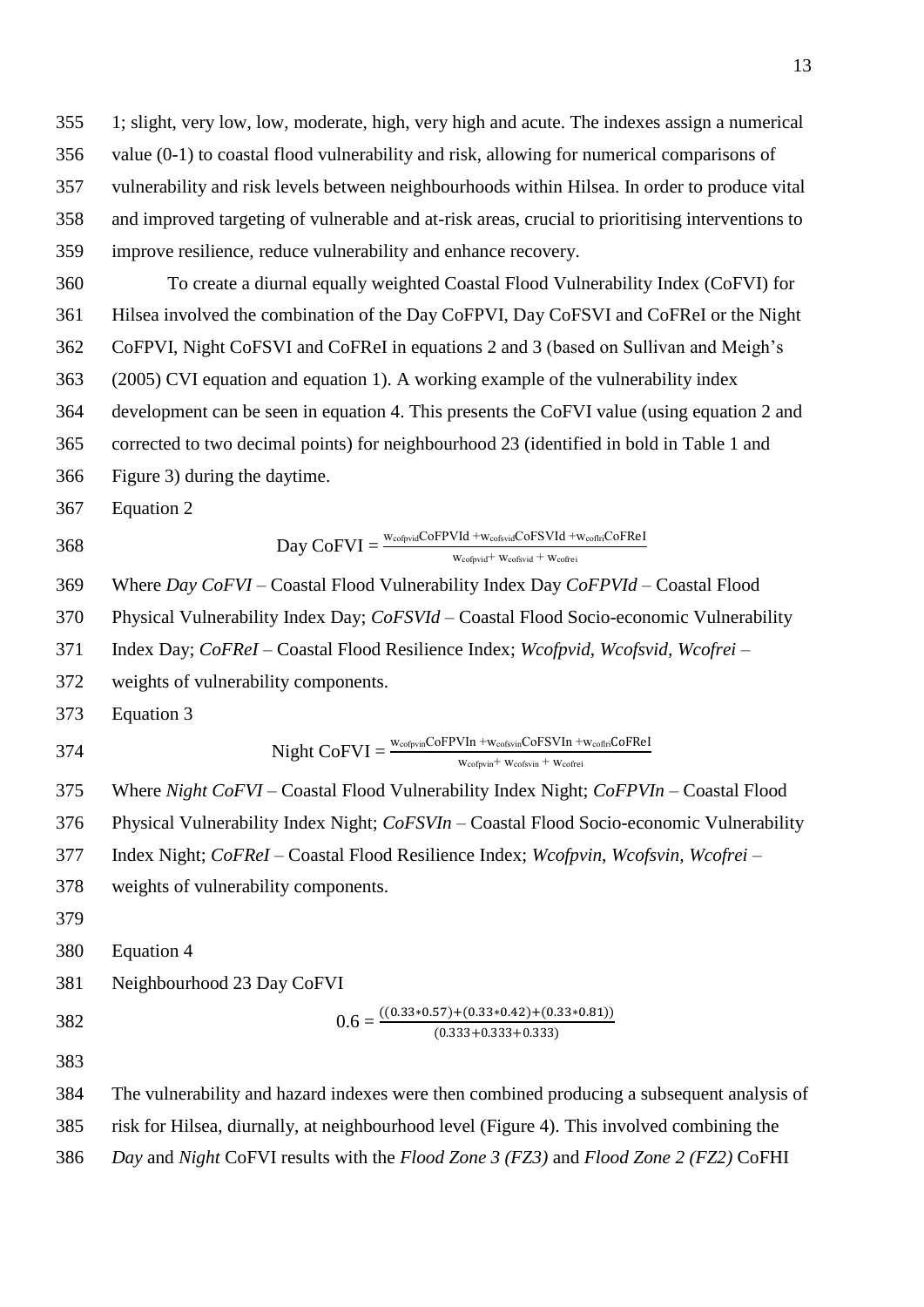- results of each neighbourhood in Hilsea in Equation 5. This resulted in four different CoFRI's
- for Hilsea Day CoFRI (FZ3); Night CoFRI (FZ3); Day CoFRI (FZ2); and Night CoFRI
- (FZ2).
- Equation 5

# Coastal Flood Risk (CoFRI) = CoFHI \* CoFVI

- Where *CoFRI* Coastal Flood Risk Index; *CoFHI* Coastal Flood Hazard Index; *CoFVI* –
- Coastal Flood Vulnerability Index.
- 



Figure 3. CoFVI for Hilsea ward at OA level - Day & Night. Numbers (Table 1) highlight

certain neighbourhoods due to resulting vulnerability levels. ©Crown Copyright/database

right supplied by Ordnance Survey and Contains National Statistics data © Crown copyright

and database right [2017] (for ONS)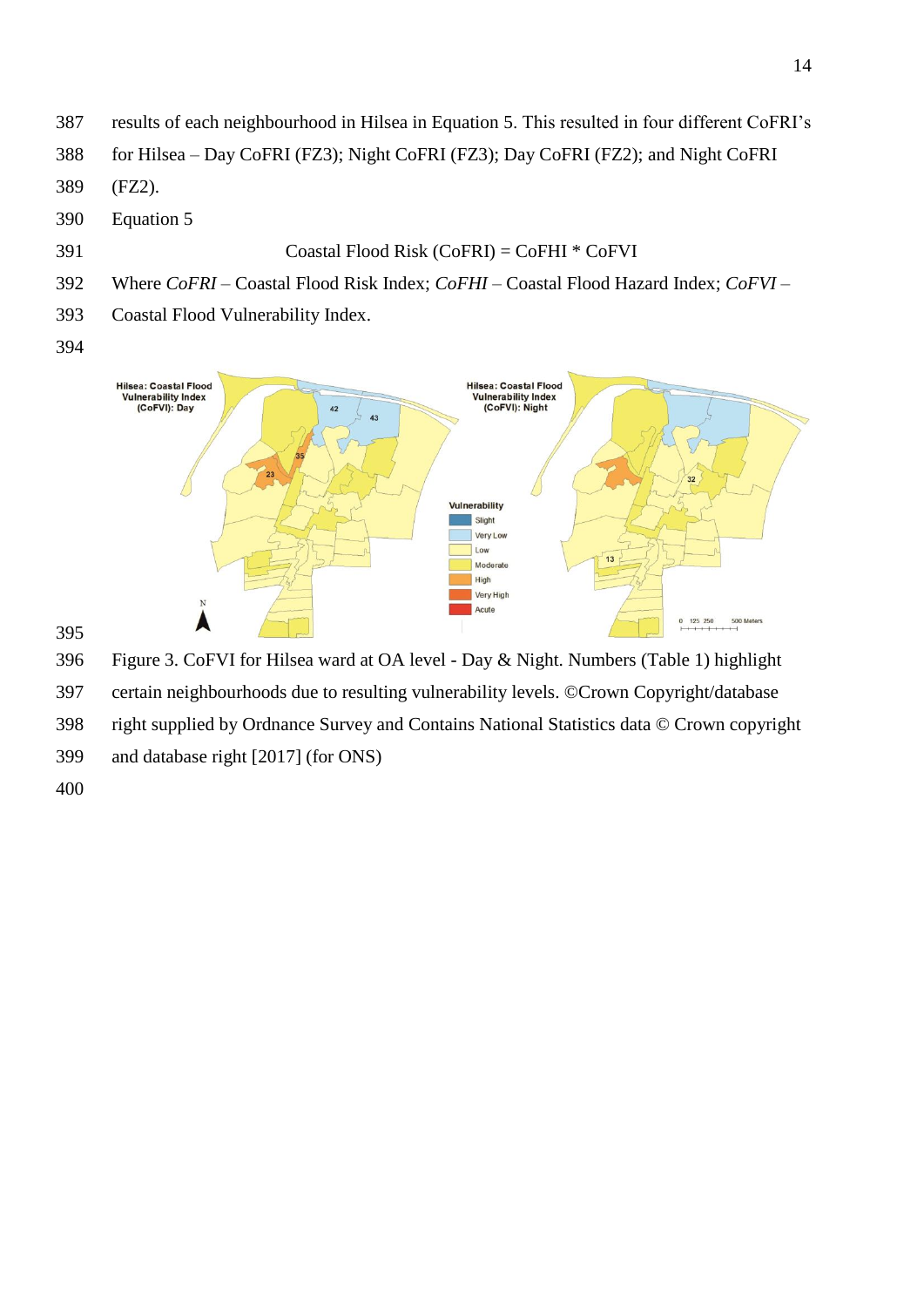

 Figure 4. CoFRI for Hilsea ward at OA level – Flood Zone 3 and 2, Day & Night. Numbers (Table 2) highlight certain neighbourhoods due to resulting risk levels. ©Crown Copyright/database right supplied by Ordnance Survey and Contains National Statistics data © Crown copyright and database right [2017] (for ONS)

 All Coastal Flood Vulnerability and Risk results for the ward of Hilsea are presented in Tables 1 and 2, and Figures 3, and 4. Numbers highlighted in bold in Tables 1 and 2 indicate neighbourhoods with notable vulnerability or risk levels (lowest or highest) and are also highlighted in Figures 3 and 4. Figure 3 and Table 1 show that during the day the majority of Hilsea's neighbourhoods have low or moderate vulnerability. Two particular neighbourhoods (42 and 43) have very low vulnerability and are situated on the northern coastline of the ward. Neighbourhoods 23 and 35 have the highest vulnerability levels within Hilsea; these are situated adjacent to each other at the north-west end of the ward, close to the coastline. These levels are due to very low resilience, and moderate physical and socio- economic vulnerability. Neighbourhood 23 has the highest amount of children, lone parent households with dependent children, dwellings and renters. It has very high day population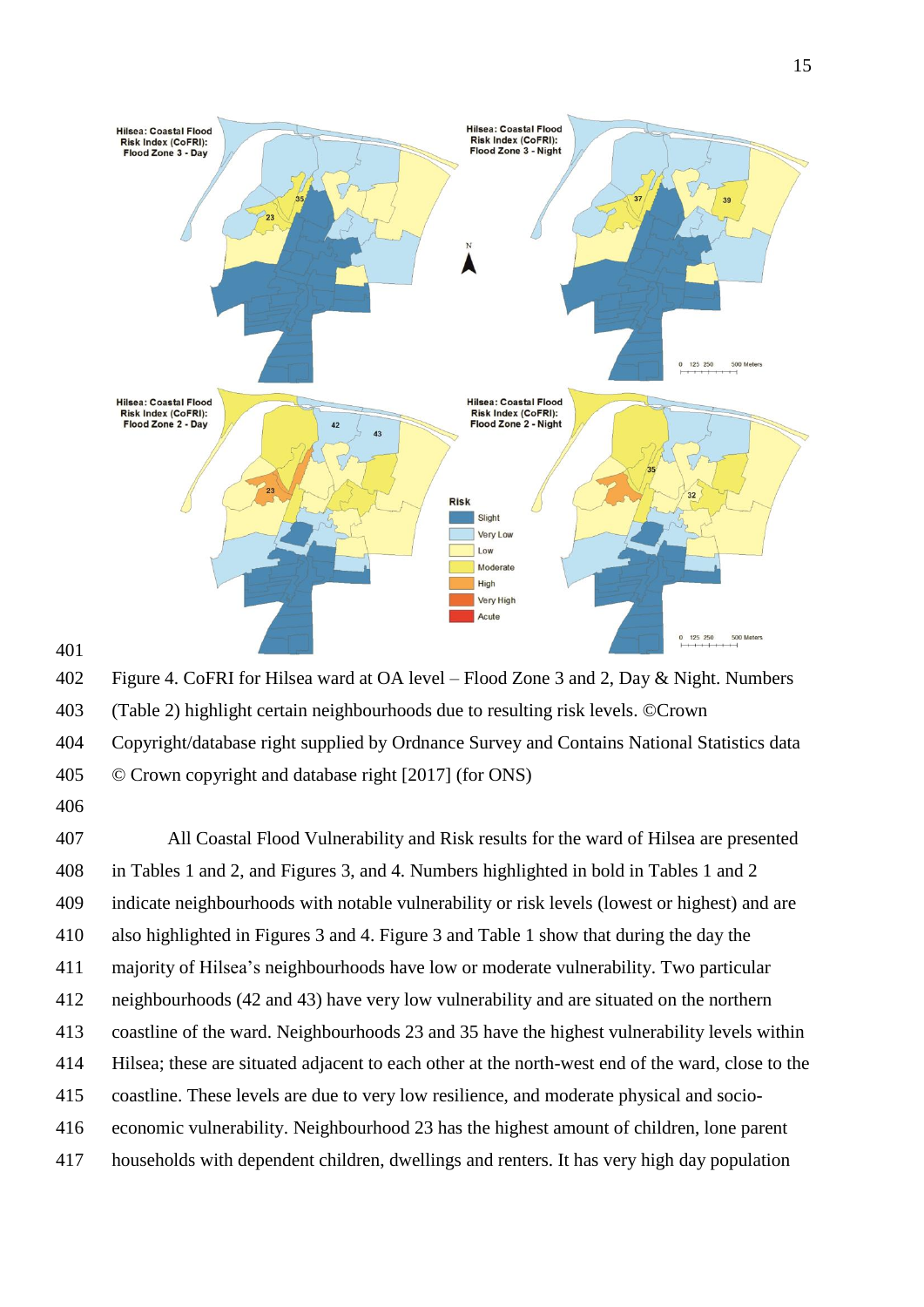numbers and many unemployed. It also has very few areas of green space, few main

- accessible transport links, and no essential buildings. Neighbourhood 35 has very high
- numbers of renters and multiple residency buildings, very little green spaces and hardly any
- accessible transport links, high numbers of unemployed and the highest number of
- households with no car availability in Hilsea.

 The night analysis presents change for the Hilsea vulnerability results (Figure 3 and Table 2). Neighbourhood 23 still has high vulnerability, whereas neighbourhood 35's levels have lowered to moderate. The former neighbourhood (23) has the highest night population within Hilsea, increasing the night vulnerability level, resulting in neighbourhood 23 having the highest overall vulnerability level in Hilsea for both day and night time. Neighbourhood 35 compared to other neighbourhoods in the ward has a very low night population, hence decreasing its overall vulnerability level. Neighbourhood 32 also decreases in vulnerability from day to night time; this is due to a very low day population and a slight night population, compared to other neighbourhoods within Hilsea. Whereas neighbourhood 13 has a moderate day population but a low night population, again causing a drop in vulnerability levels.

 For a Flood Zone 3 event during the day and night, the ward of Hilsea has three neighbourhoods that are most at risk – 23, 35 and 37 (Figure 4). These three neighbourhoods have higher levels of vulnerability for all three of the vulnerability component analyses (CoFPV, CoFSV & CoFRe). This combined with the chance of acute inundation coverage, resulted in moderate coastal flood risk. Neighbourhood 39 has moderate risk during the night time due to diurnal population changes compared to other Hilsea neighbourhoods. The risk levels for the centre and southern end of the ward are mostly slight, due to no flood water coverage predicted in these areas. However, all neighbourhoods surrounded by the coastline are at risk, yet that risk is very low. In fact the results show that neighbourhoods further inland were the most at risk rather than those along the coastline. This is due to high levels of underlying vulnerability combined with total flood water coverage.

 For a Flood Zone 2 (1 in 1000 year) event, many neighbourhoods have substantial risk levels (Figure 4), due to potential spread of inundation. Within Hilsea risk levels range from slight to high, however the southern end has either slight or no risk, as the flood water again would not travel this far. This part of Hilsea is certainly the safest with regard to coastal flooding, which is advantageous as some of the neighbourhoods in this region had moderate vulnerability levels. For a Flood Zone 2 event, many more neighbourhoods (twenty four) have risk levels compared to a Flood Zone 3 event. This is due to more flood water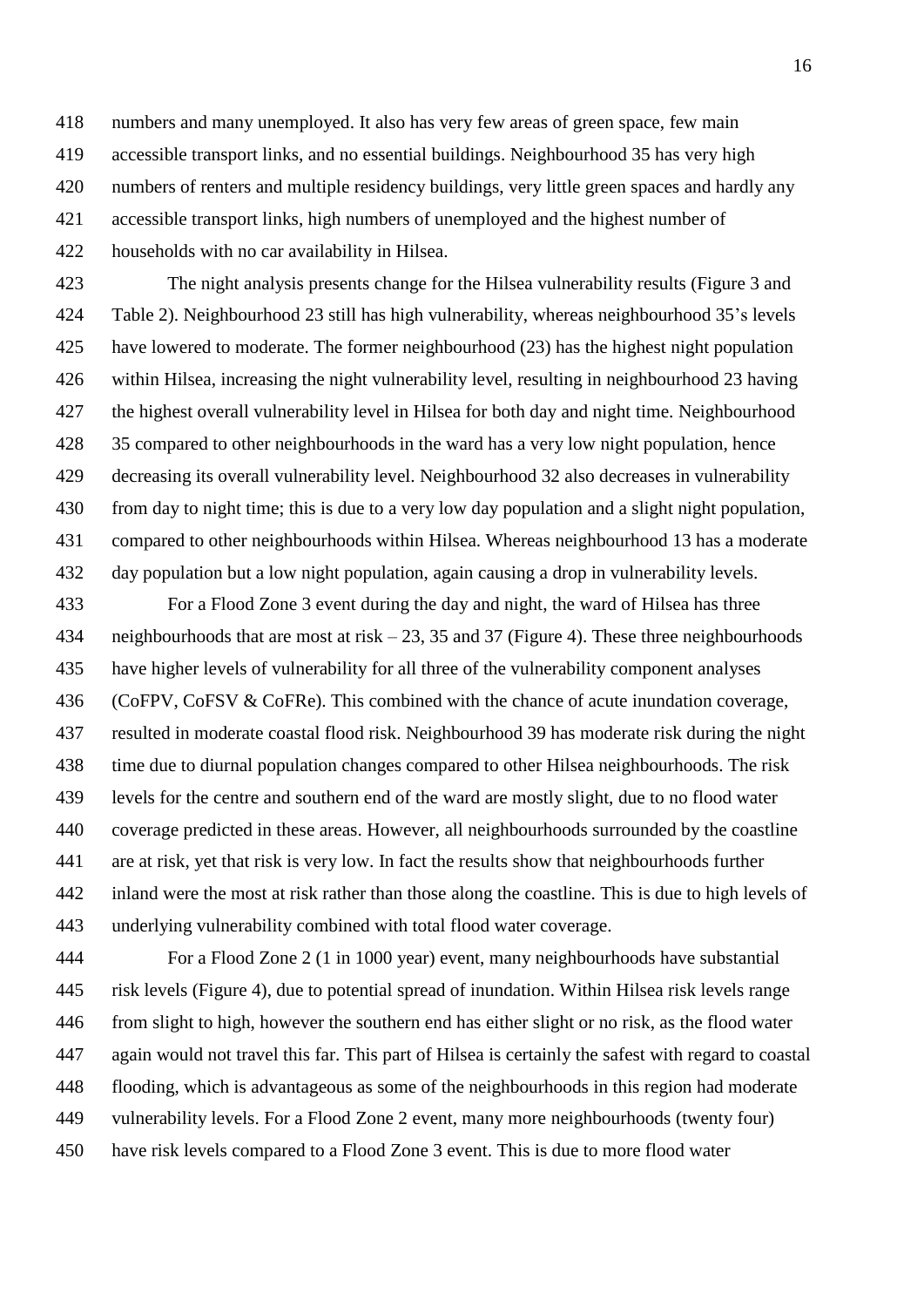inundating areas, and spreading further into the ward, affecting more neighbourhoods in the centre and further south.

 Again the three neighbourhoods 23, 35 and 37 have the highest risk levels within Hilsea during both time zones for a flood event of this magnitude. However, neighbourhood 35 has moderate risk during the night time, due to distinct changes in day and night time populations. Although neighbourhoods 42 and 43 (situated on Hilsea's northern coastline) would be expected to be of high risk due to their proximity to the water and predicted almost full coverage by flood water (especially in 1 in 1000 year event), the risk levels are in fact very low, due to the very low levels of underlying vulnerability including very low numbers of children, elderly, sick, lone parents, non-English speakers, communal community residents, households without cars, multiple residency buildings, renters, commercial and industrial buildings.

## **Discussion**

 It is essential we assess and pinpoint flood risk in a way that provides as clear a picture as possible of the reality of local areas in order to understand and assess risk for future flood risk management activities. By understanding, evaluating and representing specific local contexts (socio-economic, physical, and resilient) diurnally, that shape the local flood risk problem within the flood risk management process (Maskrey *et al*. 2016), we can strive towards flood risk management practices that are successful and embed resilience into the community. To move towards this approach an appropriate vulnerability and risk analysis is needed, an example of which has been established within the paper.

 The flood vulnerability and risk model presented (Figure 2) combines key components of vulnerability into one framework at the most efficacious level possible (neighbourhood scale), as this represents a level in which principle dimensions of vulnerability are founded and includes the 'physical', 'social', and 'resilient' composition of an area, diurnally. The resulting maps allow us to understand flood risk communities in a methodical and comprehensive way, identify potential fragilities and allow better targeting of new interventions to improve resilience and reduce vulnerability in the long term. The Coastal Flood Vulnerability and Risk analyses for Hilsea presented in this paper, provided new knowledge and understanding of which particular Hilsea regions are vulnerable at different times of day, and how this affects levels of risk. Critically it was in fact neighbourhoods further inland (rather than those directly on the coast as one might expect) that had the highest levels of flood risk in Hilsea, and this was due to the substantial levels of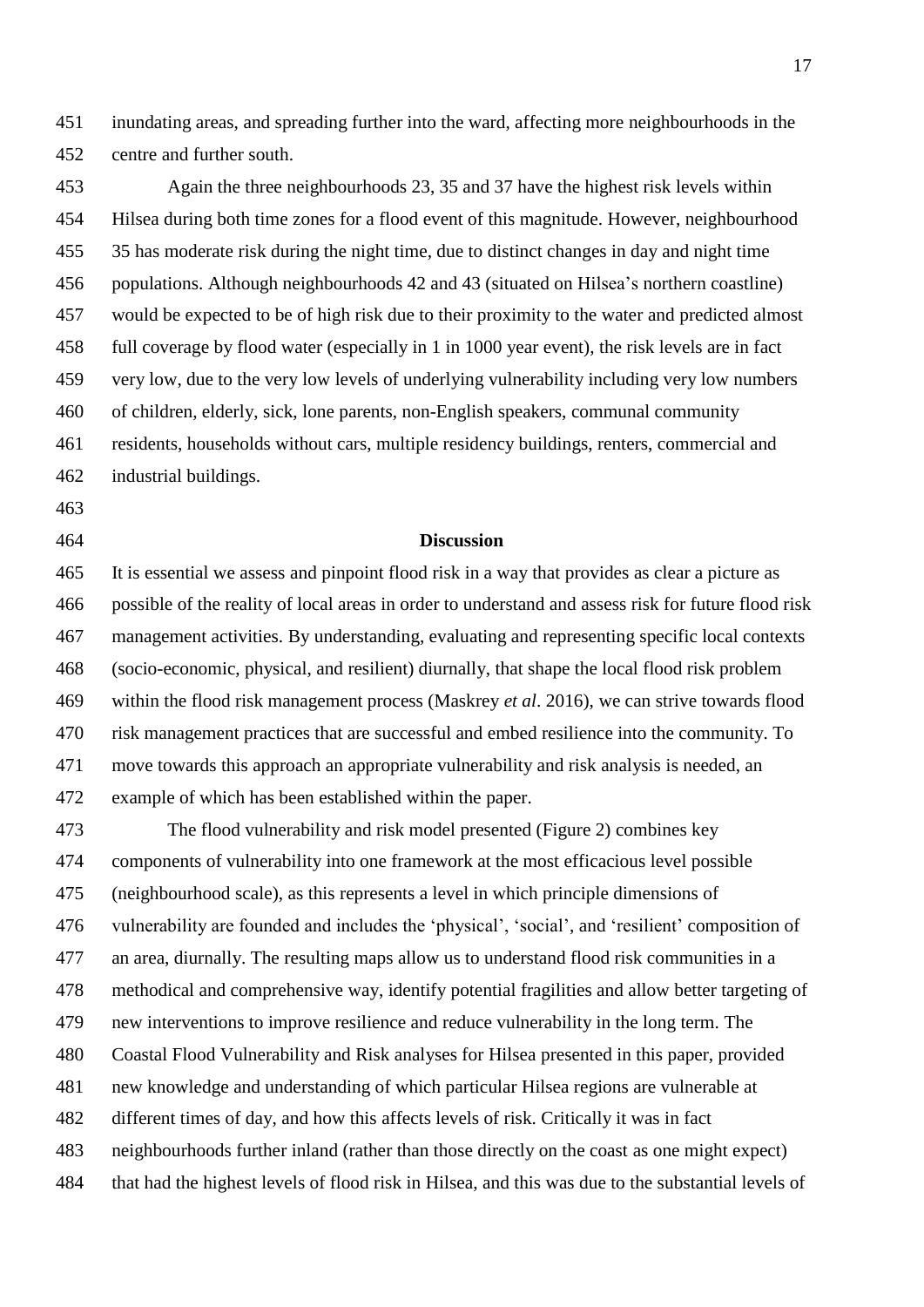underlying vulnerability in those areas. For instance neighbourhood 23 has the highest levels of risk for both time zones, due to having acute or very high levels for the majority of its vulnerability factors. Some neighbourhoods in Hilsea have one or two vulnerability factors that are the highest in Hilsea, yet the remaining factors have either low or moderate vulnerability levels, resulting in that neighbourhood having low or moderate levels of risk. The results from this study highlight that only when many or the majority of a neighbourhood's vulnerability factors have significantly high levels of vulnerability, will a neighbourhood have a high level of risk. Additionally, if a factor also significantly shifts from day to night time i.e. population, this can result in a neighbourhood with a key change in risk level (neighbourhood 32 and 35). A critical point when planning emergency management strategies for Hilsea i.e. where are populations concentrated within an area during different times of the day. By analysing at this resolution, this methodology has identified key vulnerable and at risk areas within Hilsea that have been undetected by other assessments (notably the Local Strategic Flood Risk Assessment (Atkins 2007) and the UK River and Coastal Flood Disadvantage Index (Climate Just 2015)) that have influence on flood risk management decisions.

 However, there are opportunities to further develop this methodology. Despite many vulnerability indices being created over time as a quick and consistent method for characterising relative vulnerability of different areas, the use of factors to represent reality in order to assist our urban/community comparisons, diurnally, can be subjective. There are many different definitions of vulnerability, and yet it is a concept that comprises a multitude of processes and aspects, the understanding of which helps with our understanding of risk and thus helps with our disaster risk reduction activities. Therefore, what one perceives as vulnerability, another may not. It is recommended that indices used for any natural hazards should be continuously developed as new knowledge is discovered or superior analytical processes created, assuring the best results for that time.

 In this particular study, some of the differences between vulnerability levels for the Hilsea day and night analyses were very small (Tables 1 and 2), and these differences did not always transpire visually in the vulnerability and risk maps (Figures 3 and 4). There is an opportunity to further investigate this method to include other variables that clearly distinguish the difference between a day and night flood event; further establishing a distinction of vulnerability between the time zones. There is also an opportunity to develop the resilience component, which had the fewest factors (including no diurnal ones) and variables for analysis, due to its complexity. Three examples of factors that could be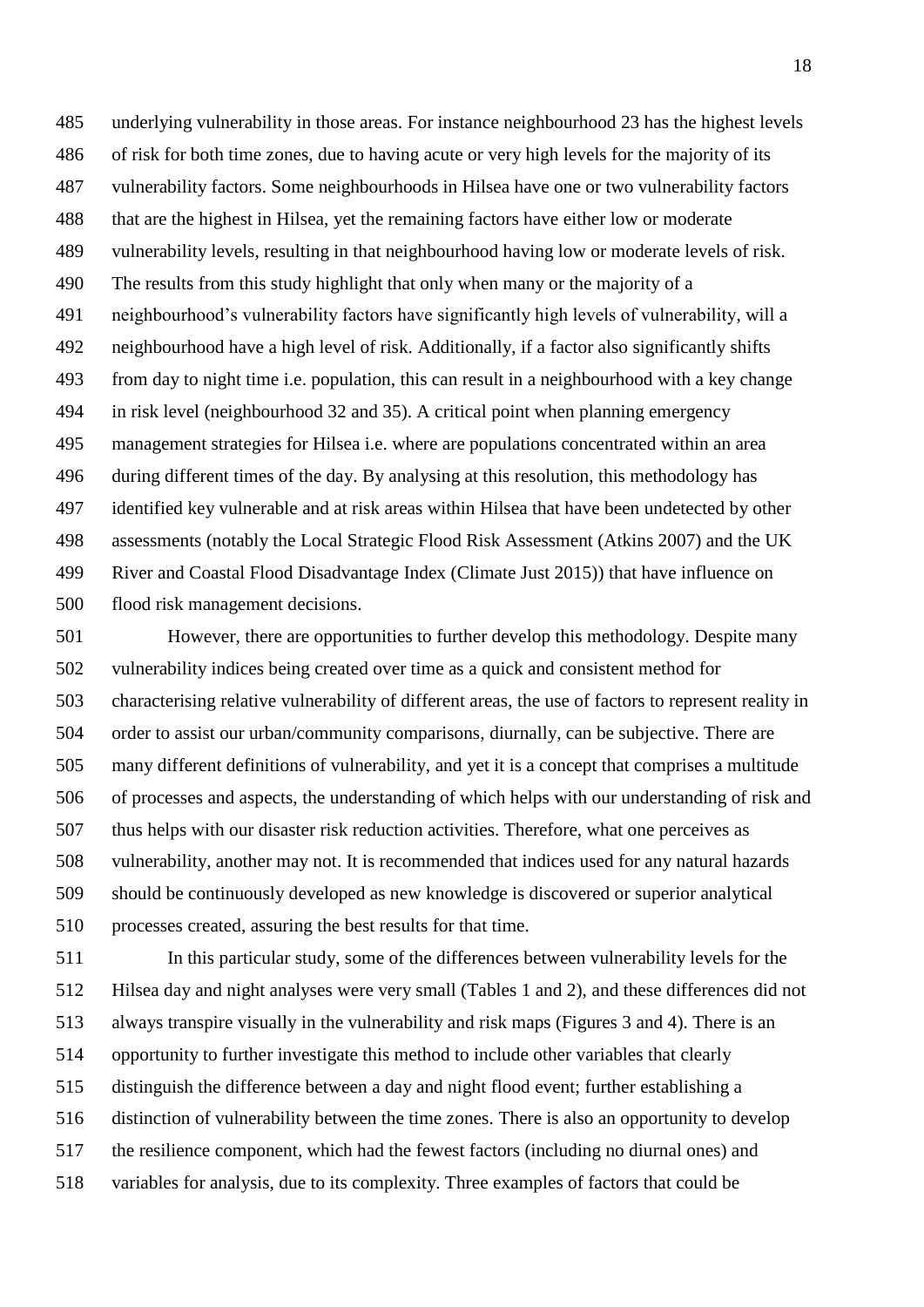considered for this component are; *flood insurance, flood awareness* and *building adaptation measures*. Possessing flood insurance (i.e. Flood Re) would increase local resilience as dwellers would have the documentation necessary to assist with their personal and financial recovery from flood damage. Awareness and knowledge of floods would also improve resilience as residents would be prepared. Building flood adaptation measures (e.g. wet- proofing, dry proofing, raising floor levels, one way valves, specific building regulations etc.) would again increase community resilience, and is well established in European coastal communities that have high flood risk e.g. Dordrecht, Netherlands and Hafen City, Germany (Goltermann *et al*. 2008).

#### **Conclusion**

 Being flooded is traumatic, and floods at night are predominantly more dangerous than during the day. Recent UK flood events have brought serious concerns about the effectiveness of current flood risk management (Committee on Climate Change 2016) and the levels of impacts to those that are most vulnerable. Added to this, is a general lack of flood awareness and care in communities, plus expected increases in frequency and intensity of future inundation events due to changing climatic conditions, further compounding the urgent need to measure and map flood vulnerability, highlighting areas of high risk, facilitating better mitigation and adaptation. To address this challenge, this paper has presented a methodology that can capture the relevant features of flood vulnerability, assisting our understanding of the reality of vulnerability (diurnally) at the level of detail necessary to truly deliver effective solutions (locally). The flood vulnerability and risk model presented has been tested on the city of Portsmouth, UK, with the results for one of Portsmouth's electoral wards (Hilsea) shown as an example. The resulting indexes and maps for Hilsea highlight areas with high levels of flood vulnerability and risk at different times of day; leading to previously unidentified communities requiring attention before and during a flood, thereby improving flood risk identification and future placement for flood risk management practices, increasing overall flood resilience. The results presented emphasise that in order to better support the development of future flood management policy and planning, integrated assessments of climatic change in flood risk areas are required, including the significant non-climatic aspects, such as time zones, physical (the land), socio-economic and resilience indicators, in order to understand the possible degree of impact for a community to this event. This model could be utilised by flood delegates (flood managers, emergency planners, and Local Resilience Forum members) to assist with future flood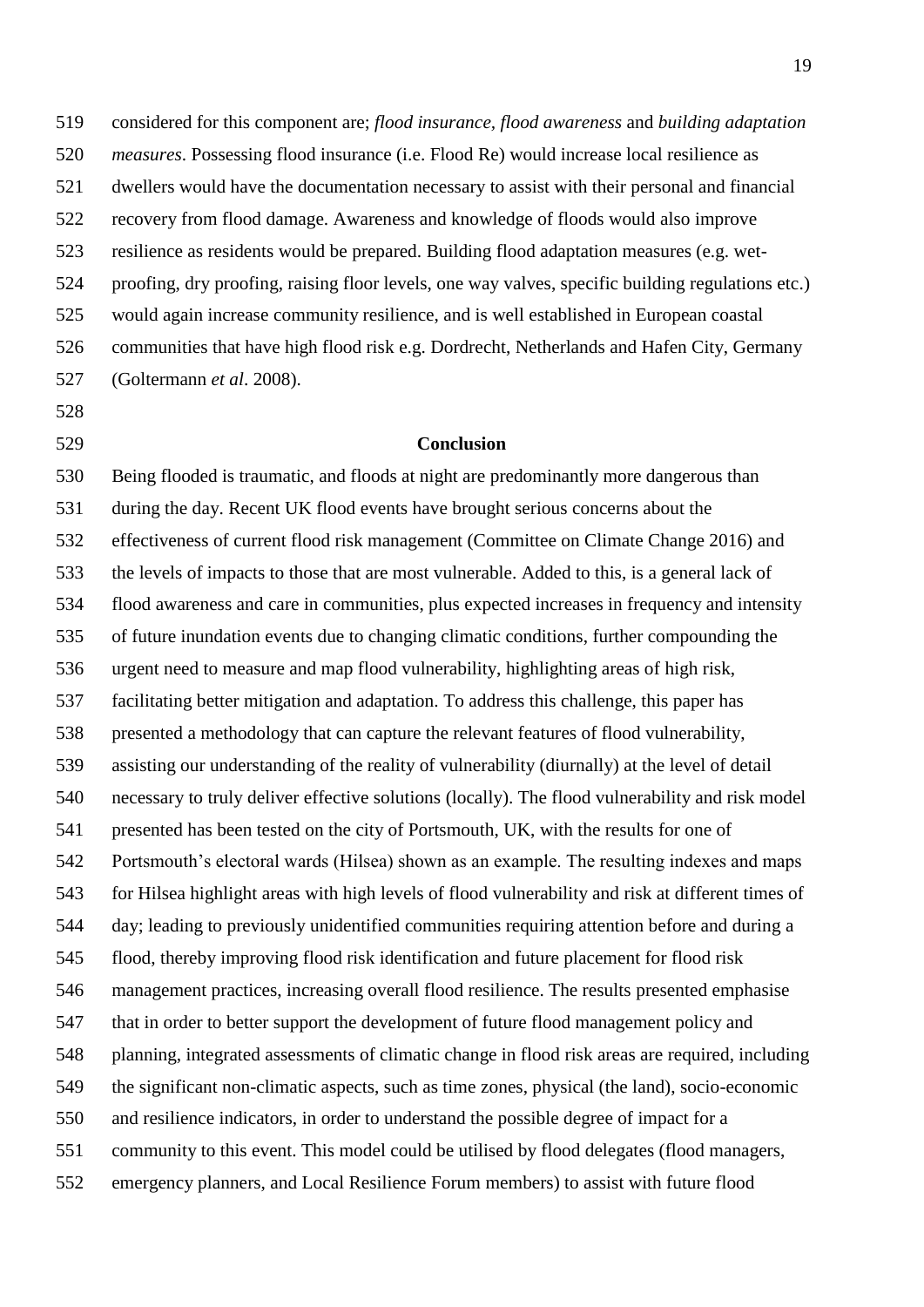| 553 | preparedness, effective flood risk management and communication, potentially and critically       |  |
|-----|---------------------------------------------------------------------------------------------------|--|
| 554 | improving urban flood resilience in vulnerable communities.                                       |  |
| 555 |                                                                                                   |  |
| 556 | <b>Acknowledgements</b>                                                                           |  |
| 557 | We wish to thank Ordnance Survey for their assistance and Studentship Bursary that                |  |
| 558 | supported this research. Part of the research presented in this manuscript is based on a PhD      |  |
| 559 | thesis submitted to the University of Portsmouth:                                                 |  |
| 560 | https://researchportal.port.ac.uk/portal/files/5488234/spercival_thesis.pdf                       |  |
| 561 |                                                                                                   |  |
| 562 | <b>References</b>                                                                                 |  |
| 563 | Adam, B. and Loon, J. van. (2000) Repositioning risk; the challenge for social theory.            |  |
| 564 | SAGE Publications, London.                                                                        |  |
| 565 | Adger, W.N. (2006) Vulnerability. Global Environ Chang., 16 (3), 268-281.<br>$\bullet$            |  |
| 566 | doi:10.1016/j.gloenvcha.2006.02.006.                                                              |  |
| 567 | Atkins (2007). Strategic Flood Risk Assessment (SFRA) report Partnership for                      |  |
| 568 | Urban South Hampshire.                                                                            |  |
| 569 | Atkins (2011). Flood risk overview. Guidance document: Portsmouth City Council,<br>$\bullet$      |  |
| 570 | Partnership for Urban South Hampshire.                                                            |  |
| 571 | Balica, S. (2012) Approaches of Understanding Developments of Vulnerability<br>$\bullet$          |  |
| 572 | Indices for Natural Disasters. J Environ Eng., 11 (5), 963-974.                                   |  |
| 573 | Balica, S.F. Wright, N.G. and Meulen, F. (2012) A Flood Vulnerability Index for<br>$\bullet$      |  |
| 574 | Coastal Cities and its use in Assessing Climate Change Impacts. Nat Hazards., 64 (1),             |  |
| 575 | 73-105. doi:10.1007/s11069-012-0234-1.                                                            |  |
| 576 | Balica, S.F. Popescu, I. Wright, N.G. and Beevers, L. (2013) Parametric and Physical<br>$\bullet$ |  |
| 577 | Modelling Techniques for Flood Risk and Vulnerability Assessment: A Comparison.                   |  |
| 578 | Environ Model and Softw., 41, 84-92. doi: 10.1016/j.envsoft.2012.11.002.                          |  |
| 579 | Başaran-Uysal, A. Sezen, F. Özden, S. and Karaca, Ö. (2014) Classification of<br>$\bullet$        |  |
| 580 | Residential Areas According to Physical Vulnerability to Natural Hazards: A Case                  |  |
| 581 | Study of Çanakkale, Turkey. Disasters., 38 (1), 202-226. doi:10.1111/disa.12037.                  |  |
| 582 | BBC. (2007) Thousands go home after tidal fear [online]. BBC.<br>$\bullet$                        |  |
| 583 | http://news.bbc.co.uk/1/hi/england/7086280.stm [accessed 24 April 2018]                           |  |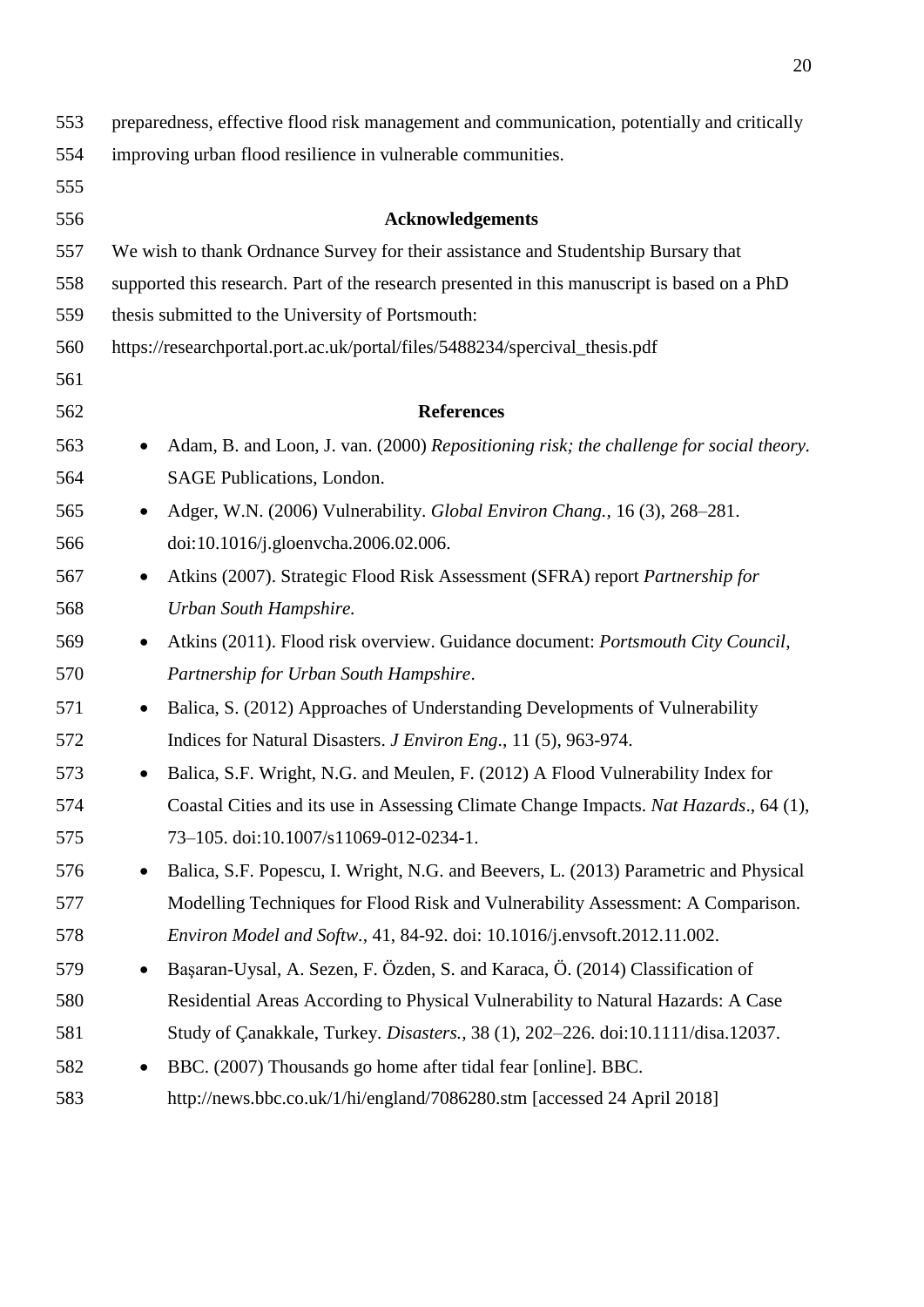BBC. (2017) Storm surge: Severe flooding avoided in Essex, Suffolk and Norfolk [online]. BBC.<http://www.bbc.co.uk/news/uk-england-38619611> [accessed 24 April 2018] Beck, U. (2000) *Risk society revisited: Theory, politics and research programmes. In: The Risk Society and Beyond.* SAGE Publications, London. Birkmann, J. (2006) *Measuring vulnerability to promote disaster-resilient societies: conceptual frameworks and definitions.* United Nations University Press, Tokyo. **Birkmann, J. Cardona, O.D. Carreño, M.L. Barbat, A.H. Pelling, M. Schneiderbauer,**  S. Kienberger, S. Keiler, M. Alexander, D. Zeil, P. and Welle, T. (2013) Framing Vulnerability, Risk and Societal Responses: the MOVE Framework. *Nat Hazards.,* 67 (2), 193–211. doi:10.1007/s11069-013-0558-5. 595 • Boruff, B.J. Emrich, C. and Cutter, S.L. (2005) Erosion Hazard Vulnerability of US Coastal Counties. *J Coastal Res.,* 21 (5), 932–942. **Bracken, L.J. Oughton, E.A. Donaldson, A. Cook, B. Forrester, J. Spray, C. Cinderby,**  S. Passmore, D. and Bissett, N. (2016) Flood Risk Management, an Approach to Managing Cross-border Hazards. *Nat Hazards.,* 82 (2), 217-240. doi: 10.1007/s11069-016-2284-2. Briguglio, L. and Kisanga, E.J. (2004) *Economic vulnerability and resilience: concepts and measurements*. Commonwealth Secretariat and the University of Malta. Building Futures (2009) Facing up to rising sea-levels: retreat? defend? attack? The future of our coastal and estuarine cities. [online] RIBA. [http://www.buildingfutures.org.uk/assets/downloads/Facing\\_Up\\_To\\_Rising\\_Sea\\_Lev](http://www.buildingfutures.org.uk/assets/downloads/Facing_Up_To_Rising_Sea_Levels.pdf) [els.pdf](http://www.buildingfutures.org.uk/assets/downloads/Facing_Up_To_Rising_Sea_Levels.pdf) [accessed 4 January 2016] 607 • Bush, C.E. and Cerveny, R.S. (2013) Diurnal and Seasonal Variations in Flash Floods across the Western United States. *J Ariz-Nev Acad Sci.,* 44 (2), 143-152. Cancado, V. Brasil, L. Nascimento, N. and Guerra, A. (2008) Flood risk assessment in an urban area: measuring hazard and vulnerability. *International Conference on Urban Drainage*, Edinburgh, Scotland, UK. Cardona, O.D (2011) *Disaster risk and vulnerability: concepts and measurement of human and environmental insecurity*. In: Brauch H. et al. (eds) Coping with global environmental change, disasters and security. Hexagon Series on Human and Environmental Security and Peace, vol 5. Springer, Berlin, Heidelberg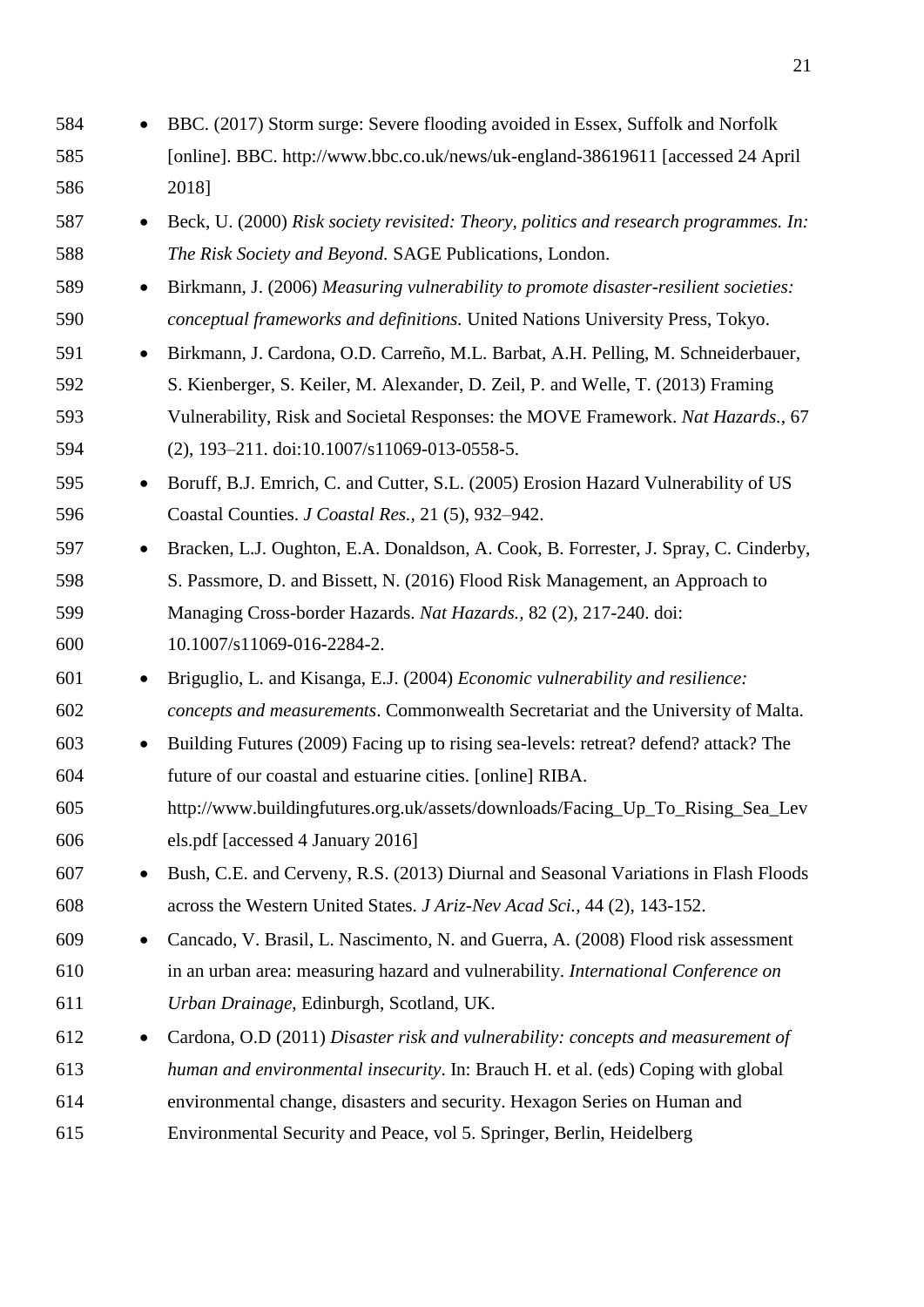| 616 | $\bullet$ | Cardona, O.D. Aalst, M.K. van. Birkmann, J. Fordham, M. McGregor, G. Perez, R.        |
|-----|-----------|---------------------------------------------------------------------------------------|
| 617 |           | Pulwarty, R.S. Schipper, E.L.F. and Sinh, B.T. (2012). Determinants of risk: exposure |
| 618 |           | and vulnerability. In: Managing the risks of extreme events and disasters to advance  |
| 619 |           | climate change adaptation. A special report of working groups I and II of the         |
| 620 |           | Intergovernmental Panel on Climate Change (IPCC) Cambridge University Press,          |
| 621 |           | Cambridge, UK, and New York, NY, USA.                                                 |
| 622 |           | Carreno, M.L. Cardona, O.D. and Barbat, A.H. 2007. Urban Seismic Risk Evaluation:     |
| 623 |           | a Holistic Approach. Nat Hazards., 40 (1), 37–172.                                    |
| 624 |           | Chang, S.E. and Shinozuka, M. 2004. Measuring Improvements in the Disaster            |
| 625 |           | Resilience of Communities. Earthq Spectra., 20 (3), 739–755.                          |
| 626 | $\bullet$ | Climate Just. (2015) Welcome to Climate Just web tool [online]. Climate Just.         |
| 627 |           | http://www.climatejust.org.uk/ [accessed 4 December 2017]                             |
| 628 | $\bullet$ | Committee on Climate Change. (2016) UK climate change risk assessment 2017 –          |
| 629 |           | Synthesis report: priorities for the next five years [online].                        |
| 630 |           | https://www.theccc.org.uk/wp-content/uploads/2016/07/UK-CCRA-2017-Synthesis-          |
| 631 |           | Report-Committee-on-Climate-Change.pdf [accessed 12 January 2018]                     |
| 632 | $\bullet$ | Connor R. F. and Hiroki K. (2005) Development of a Method for Assessing Flood         |
| 633 |           | Vulnerability, Water Sci Technol., 51 (5), 61-67.                                     |
| 634 | $\bullet$ | Cutter, S.L. Boruff, B.J. and Shirley, W.L. (2003) Social Vulnerability to            |
| 635 |           | Environmental Hazards. Socl Sci Q., 84 (2), 242-261.                                  |
| 636 |           | Cutter, S.L. (2006) Hazards vulnerability and environmental justice. Taylor and       |
| 637 |           | Francis.                                                                              |
| 638 |           | Cutter, S.L. Emrich, C.T. Webb, J.J. and Morath, D. (2009) Social vulnerability to    |
| 639 |           | climate variability hazards: A review of the literature. Final report to Oxfam        |
| 640 |           | America. [online]. http://citeseerx.ist.psu.edu/viewdoc/summary?doi=10.1.1.458.7614   |
| 641 |           | [accessed 12 January 2018)                                                            |
| 642 | $\bullet$ | Damm, M. (2010) Mapping socio-ecological vulnerability to flooding. PhD               |
| 643 |           | Dissertation                                                                          |
| 644 |           | DEFRA. and EA (2006). R&D outputs: Flood risks to people. Phase 2. FD2321/TR1         |
| 645 |           | The flood risks to people methodology London: Department for Environment Food         |
| 646 |           | and Rural Affairs and the Environment Agency.                                         |
| 647 | $\bullet$ | Earth Networks. (2017) Dangers of floods: Considerations for environmental health     |
| 648 |           | professionals [online]. Earth Networks.                                               |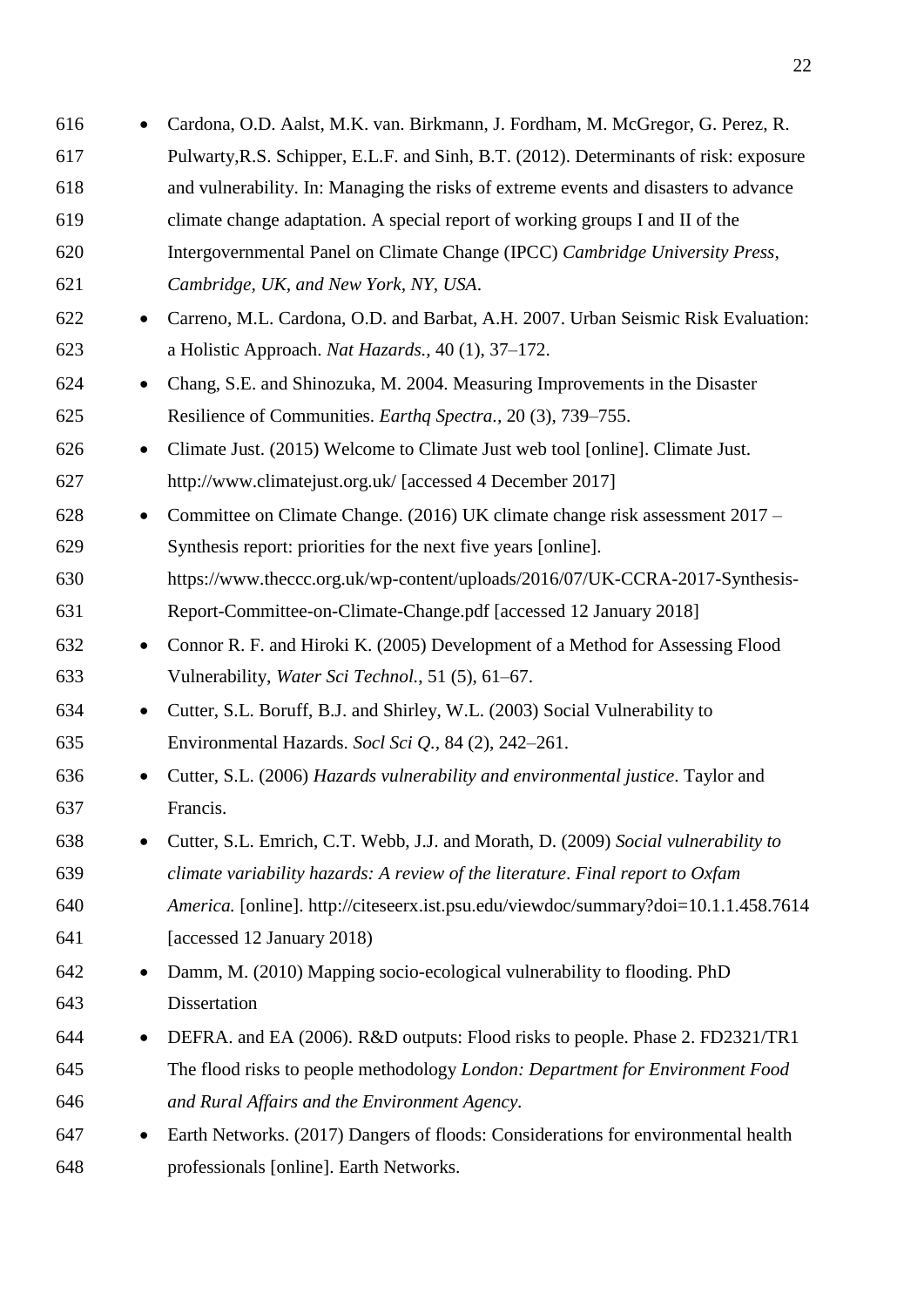| 649 |           | https://www.earthnetworks.com/blog/dangers-of-floods-for-environmental-health-          |
|-----|-----------|-----------------------------------------------------------------------------------------|
| 650 |           | professionals/ [accessed 22 January 2018]                                               |
| 651 | $\bullet$ | England K. and Knox K. (2015) Targeting flood investment and policy to minimise         |
| 652 |           | flood disadvantage [online]. Joseph Rowntree Foundation.                                |
| 653 |           | https://www.jrf.org.uk/report/targeting-flood-investment-and-policy-minimise-flood-     |
| 654 |           | disadvantage [accessed 22 January 2018]                                                 |
| 655 | $\bullet$ | Environment Agency. (2010) Portsmouth Fact Sheet Report                                 |
| 656 | $\bullet$ | Environment Agency. (2012) Conversations on vulnerable buildings                        |
| 657 |           | Environment Agency. (2014) Flood warnings – what they are and what to do [online].      |
| 658 |           | GOV UK. https://www.gov.uk/government/publications/flood-warnings-what-they-            |
| 659 |           | are-and-what-to-do [accessed 22 April 2018]                                             |
| 660 |           | Environment Agency. (2018) How to plan ahead for flooding [online]. GOV UK.             |
| 661 |           | https://flood-warning-information.service.gov.uk/plan-ahead-for-                        |
| 662 |           | flooding?utm_source=warning&utm_medium=gov.uk&utm_campaign=prepare&utm                  |
| 663 |           | _content=national-view                                                                  |
| 664 | $\bullet$ | Goltermann, D. Ujeyl, G. and Pasche, E. (2008) Making coastal cities flood resilient    |
| 665 |           | in the era of climate change. 4 <sup>th</sup> International Symposium on Flood Defence: |
| 666 |           | Managing Flood Risk, Reliability and Vulnerability. Toronto, Ontario, Canada.           |
| 667 | $\bullet$ | Gornitz, V. (1991) Global Coastal Hazards from Future Sea Level Rise. Palaeogeogr       |
| 668 |           | Palaeocl., 89 (4), 379-398.                                                             |
| 669 |           | Green, C.H. Parker, D.J. and Tunstall, S.M (2000) Assessment of flood control and       |
| 670 |           | management options World Commission on Dams, Cape Town.                                 |
| 671 |           | Hadley, D. (2009) Land Use and the Coastal Zone. Land Use Policy., 26 (1), S198–        |
| 672 |           | S203. doi:10.1016/j.landusepol.2009.09.014.                                             |
| 673 | $\bullet$ | Hampshire Fire and Rescue. (2013) Written and telephone correspondence on               |
| 674 |           | vulnerable buildings                                                                    |
| 675 | $\bullet$ | IPCC (2014). Summary for policymakers. In: Climate change 2014: Impacts,                |
| 676 |           | adaptation, and vulnerability. Part A: Global and sectoral aspects. Contribution of     |
| 677 |           | Working Group II to the Fifth Assessment Report of the Intergovernmental Panel on       |
| 678 |           | Climate Change Cambridge University Press, Cambridge, United Kingdom and New            |
| 679 |           | York, NY, USA.                                                                          |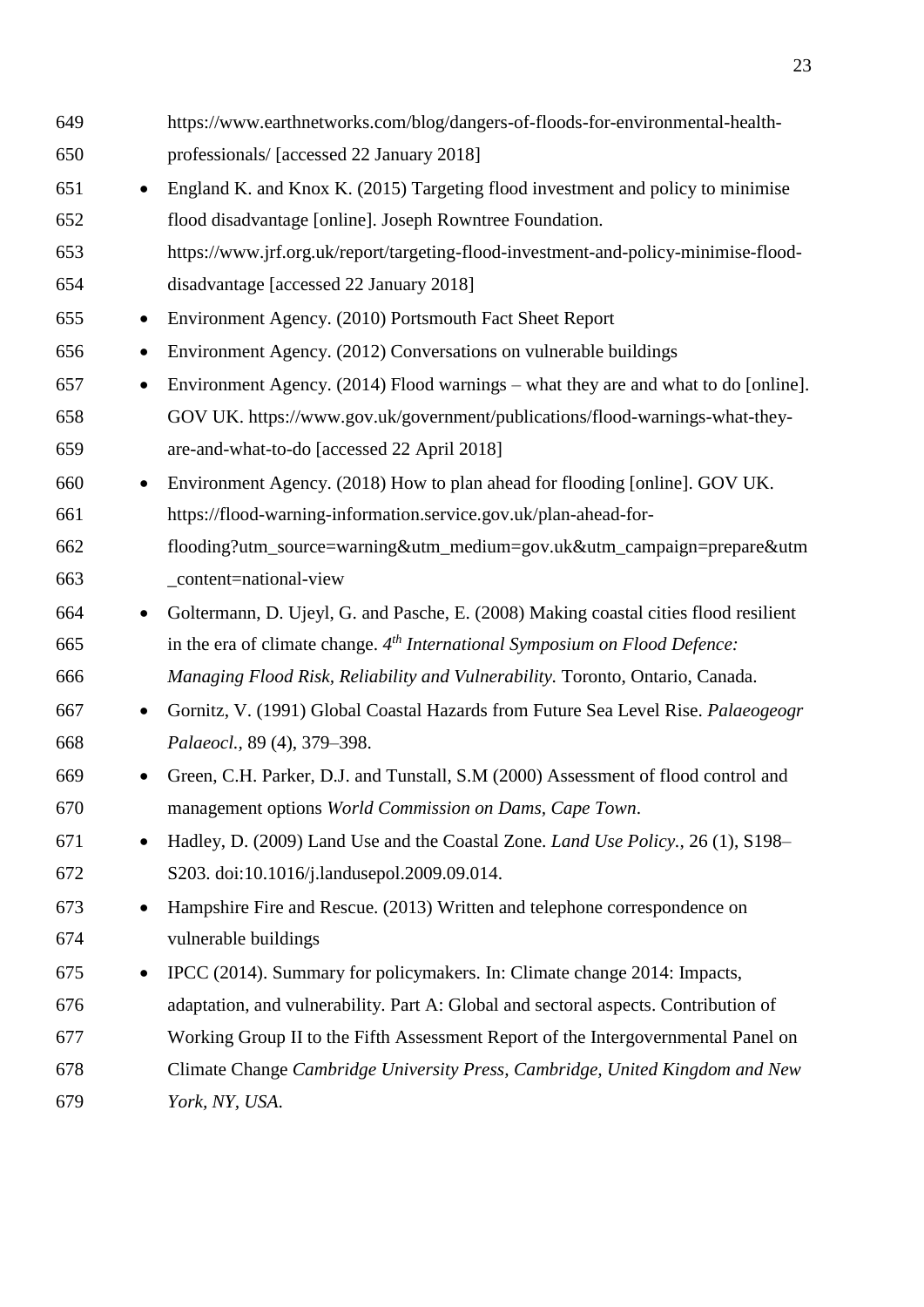| 680 | $\bullet$ | Kaźmierczak, A. and Cavan, G. (2011) Surface Water Flooding Risk to Urban          |
|-----|-----------|------------------------------------------------------------------------------------|
| 681 |           | Communities: Analysis of Vulnerability, Hazard and Exposure. Landsc Urban Plann.,  |
| 682 |           | 103 (2), 185-197. doi:10.1016/j.landurbplan.2011.07.008.                           |
| 683 | $\bullet$ | Lindley, S. O'Neill, J. Kandeh, J. Lawson, N. Christian, R. and O'Neil, M. (2011)  |
| 684 |           | Climate change, justice and vulnerability [online]. Joseph Rowntree Foundation.    |
| 685 |           | www.jrf.org.uk/publications/climate-change-justice-and-vulnerability [accessed 4   |
| 686 |           | January 2016]                                                                      |
| 687 |           | Maantay, J. and Maroko, A. (2009) Mapping Urban Risk: Flood Hazards, Race, and     |
| 688 |           | Environmental Justice in New York. Appl Geogr., 29 (1), 111-124. doi:              |
| 689 |           | 10.1016/japgeog.2008.08.002.                                                       |
| 690 | $\bullet$ | Maskrey, S.A. Mount, N.J. Thorne, C.R. and Dryden, I. (2016) Participatory         |
| 691 |           | Modelling for Stakeholder Involvement in the Development of Flood Risk             |
| 692 |           | Management Intervention Options. Environ Model Softw 82, 275-294.                  |
| 693 |           | http://doi.org/10.1016/j.envsoft.2016.04.027                                       |
| 694 | $\bullet$ | Menoni, S. Molinari, D. Parker, D. Ballio, F. and Tapsell, S. (2012) Assessing     |
| 695 |           | Multifaceted Vulnerability and Resilience in Order to Design Risk-mitigation       |
| 696 |           | Strategies. Nat Hazards., 64 (3), 2057-2082. doi: 10.1007/s11069-012-0134-4.       |
| 697 | $\bullet$ | Met Office. (2014) 1953 East coast flood - 60 years on [online].                   |
| 698 |           | http://www.metoffice.gov.uk/news/in-depth/1953-east-coast-flood [accessed 4        |
| 699 |           | January 2016]                                                                      |
| 700 |           | Miltner, O. (2017) 5 dangers to be aware of after a flood strikes [online].        |
| 701 |           | AccuWeather. https://www.accuweather.com/en/weather-news/5-dangers-to-be-          |
| 702 |           | aware-of-after-a-flood-strikes/70002092 [accessed 12 January 2018]                 |
| 703 | $\bullet$ | National Flood Forum. (2016) At risk of flooding? [online]. National Flood Forum.  |
| 704 |           | http://www.nationalfloodforum.org.uk/at-risk-of-flooding-2/ [accessed 4 January    |
| 705 |           | 2018]                                                                              |
| 706 | $\bullet$ | Newry, Mourne and Down District Council. (2016) Flood safety advice [online].      |
| 707 |           | http://www.newrymournedown.org/flood_safety_advice [accessed 12 January 2018]      |
| 708 | $\bullet$ | New Forest District Council. (NFDC) (2009) Cabinet 06/07/09 report a: North Solent |
| 709 |           | shoreline management plan. New Forest District Council [online].                   |
| 710 |           | http://www.northsolentsmp.co.uk/9907 [accessed 1 October 2014]                     |
| 711 | $\bullet$ | NOAA. (2015) Flash flood safety National Oceanic and atmospheric Administration    |
| 712 |           | and National Weather Service.                                                      |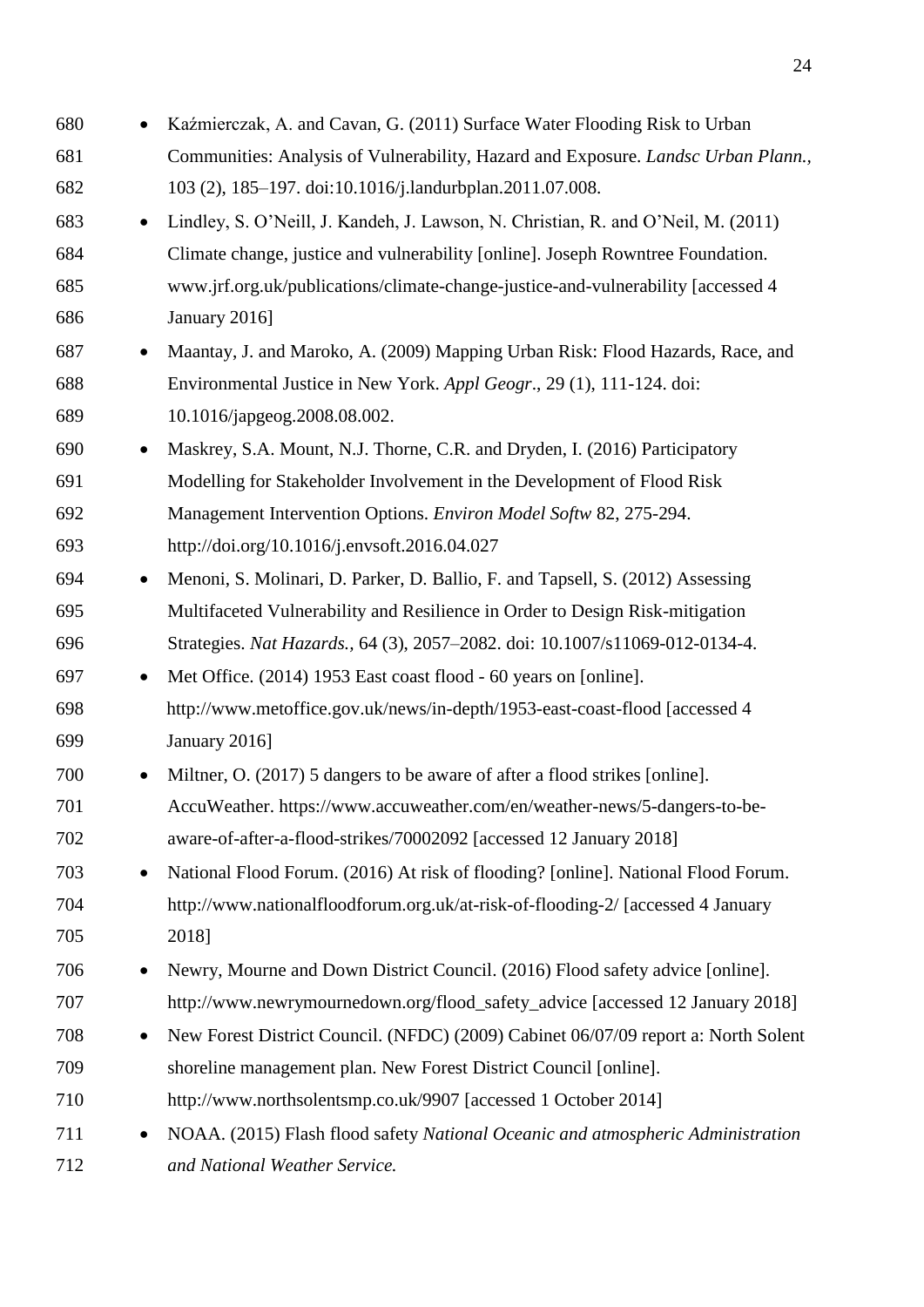| 713 |           | Norfolk Constabulary. (2017) Flood awareness event for locals in Yarmouth [online].       |
|-----|-----------|-------------------------------------------------------------------------------------------|
| 714 |           | Norfolk Constabulary. https://www.norfolk.police.uk/news/latest-news/flood-               |
| 715 |           | awareness-event-locals-yarmouth [accessed 24 April 2018]                                  |
| 716 |           | Portsmouth City Council. (2011a) Flood response plan: Part 2 [online].                    |
| 717 |           | https://www.portsmouth.gov.uk/ext/documents-external/cou-flood-response-plan.pdf.         |
| 718 |           | [accessed 1 October 2014]                                                                 |
| 719 | $\bullet$ | Portsmouth City Council. (2011b) Multi agency flood response plan [online].               |
| 720 |           | https://www.portsmouth.gov.uk/ext/documents-external/cou-multi-                           |
| 721 |           | agencyfloodplan.pdf. [accessed 1 October 2014]                                            |
| 722 | $\bullet$ | Portsmouth City Council. (2011c) Strategy approval report. Environment Agency             |
| 723 |           | [online]. https://www.portsmouth.gov.uk/ext/documents-external/pln-local-dev-             |
| 724 |           | portseaisland-coastal-strategy-study.pdf. [accessed 1 October 2014]                       |
| 725 | $\bullet$ | Public Health England. (2015) Flooding advice for the public [online].                    |
| 726 |           | https://www.gov.uk/government/uploads/system/uploads/attachment_data/file/401980          |
| 727 |           | /flood_leaflet_2015_final.pdf [accessed 22 January 2018]                                  |
| 728 | $\bullet$ | Ramieri, E. Hartley, A. Barbanti, A. Duarte Santos, F. Gomes, A. Hilden, M.               |
| 729 |           | Laihonen, P. Marinova, N. and Santini, M. (2011) Methods for assessing coastal            |
| 730 |           | vulnerability to climate change. European Topic Centre on Climate Change Impacts,         |
| 731 |           | Vulnerability and Adaptation (ETC CCA) Technical Paper, Bologna (IT) 93.                  |
| 732 | $\bullet$ | Renn, O. (1992) Concepts of risk: A classification. In: Social theories of risk. Praeger, |
| 733 |           | Westport.                                                                                 |
| 734 |           | Rougier, J. Sparks, S. and Hill, L. (2013) Risk and uncertainty assessment for natural    |
| 735 |           | hazards. Cambridge University Press.                                                      |
| 736 | $\bullet$ | Rygel, L. O'Sullivan, D. and Yarnal, B. (2006) A Method for Constructing a Social         |
| 737 |           | Vulnerability Index. Mitig Adapt Strat Gl 11 (3), 741-764.                                |
| 738 |           | http://doi.org/10.1007/s11027-006-0265-6                                                  |
| 739 | $\bullet$ | Sullivan C.A and Meigh J. (2005) Targeting Attention on Local Vulnerabilities Using       |
| 740 |           | an Integrated Index Approach: The Example of the Climate Vulnerability Index. Wat         |
| 741 |           | Sci Tech 51 (5), 69-78.                                                                   |
| 742 | $\bullet$ | Tapsell, S. McCarthy, S. Faulkner, H. and Alexander, M (2010). Social vulnerability       |
| 743 |           | to natural hazards. State of the art report. CapHaz-Net's WP4. London.                    |
| 744 | $\bullet$ | Tierney, K.J. Lindell, M.K. and Perry, R.W. (2001) Facing the unexpected: Disaster        |
| 745 |           | preparedness and response in United States. Washington, D.C, Joseph Henry Press.          |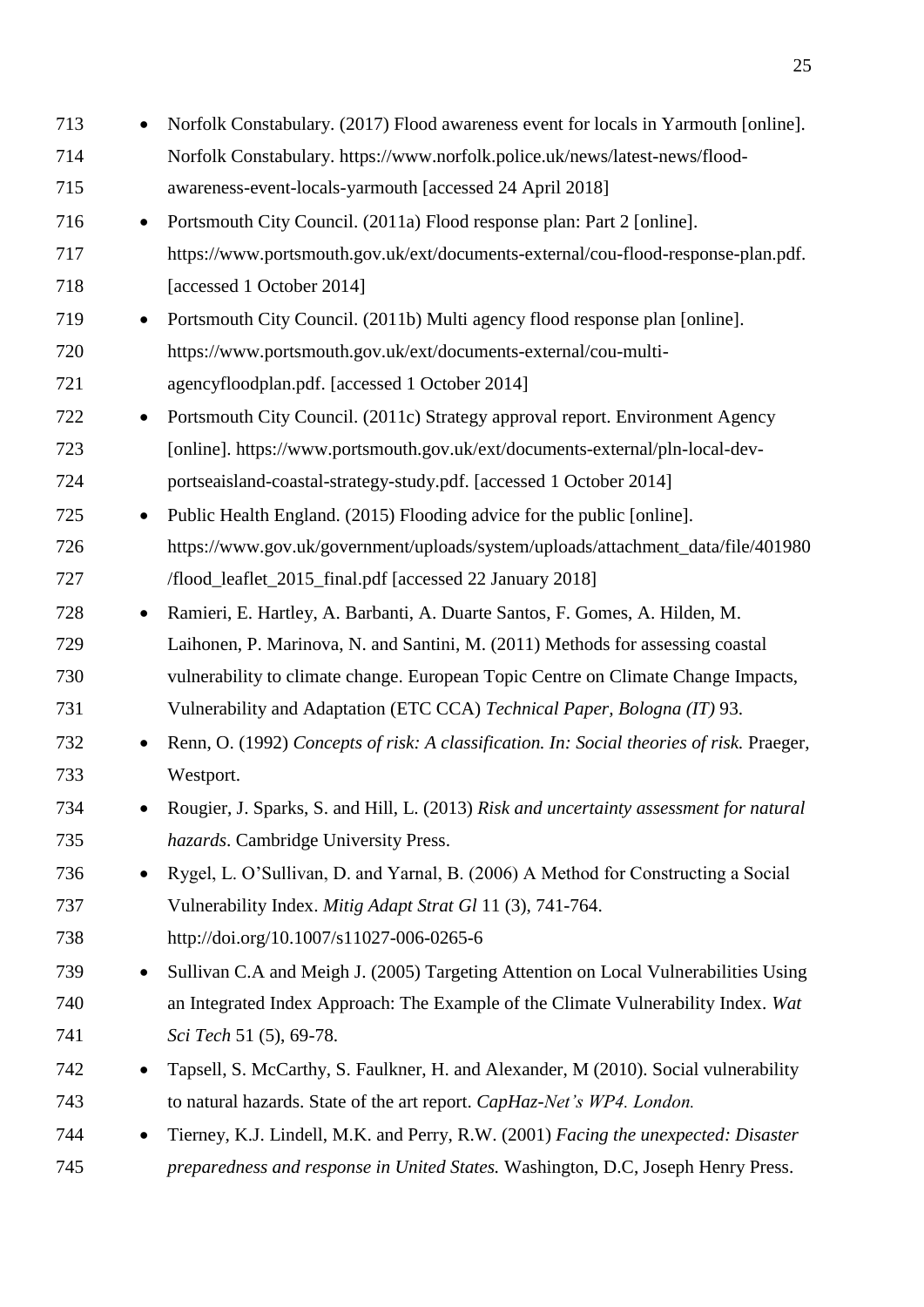| 746 | $\bullet$ | United Nations Office for Disaster Risk Reduction (UNISDR). (2009) Terminology            |
|-----|-----------|-------------------------------------------------------------------------------------------|
| 747 |           | on disaster risk reduction [online].                                                      |
| 748 |           | https://www.unisdr.org/we/inform/publications/7817 [accessed 24 April 2018]               |
| 749 | $\bullet$ | Wadey M.P. Nicholls R.J. and Hutton, C. (2012) Coastal Flooding in the Solent: An         |
| 750 |           | Integrated Analysis of Defences and Inundation. Water-Sui., 4 (2), 430–459. doi:          |
| 751 |           | 10.3390/w4020430                                                                          |
| 752 | $\bullet$ | Wadey, M.P. Nicholls, R.J. and Haigh, I. (2013) Understanding a Coastal Flood             |
| 753 |           | Event: the 10th March 2008 Storm Surge Event in the Solent, UK. Nat Hazards., 67          |
| 754 |           | $(2)$ , 829–854. doi: 10.1007/s11069-013-0610-5                                           |
| 755 | $\bullet$ | Wamsler, C. (2006) Mainstreaming Risk Reduction in Urban Planning and Housing: a          |
| 756 |           | Challenge for International aid Organisations. Disasters. 30 (2), 15-177.                 |
| 757 |           | White, P. Pelling, M. Sen, K. Seddon, D. Russel, S. and Few, R. (2004) Disaster Risk      |
| 758 |           | Reduction: A Development Concern [online]. Department for International                   |
| 759 |           | Development (DFID). https://www.preventionweb.net/publications/view/1070                  |
| 760 |           | [accessed 1 October 2014]                                                                 |
| 761 |           | Wilkinson, M.E. Mackay, E. Quinn, P.F. Stutter, M. Beven, K.J. MacLeod C.J.A.             |
| 762 |           | Macklin, M.G. Elkhatib, Y. Percy, B. Vitolo, C. and Haygarth, P.M. (2015) A Cloud         |
| 763 |           | Based Tool for Knowledge Exchange on Local Scale Flood Risk. J Environ Manage.,           |
| 764 |           | 161, 38-50. doi: 10.1016/j.jenvman.2015.06.009                                            |
| 765 |           | Wilson, L. O'Brien, G. O'Keefe, P. and England, K. (2014) Barriers to Adaptation in       |
| 766 |           | Newcastle upon Tyne, UK: Preliminary Findings. <i>Urban Climate.</i> , 7, 33-46.          |
| 767 |           | http://doi.org/10.1016/j.uclim.2013.10.003                                                |
| 768 |           | Wisner, B., Blaikie, P. Cannon, T. and Davis, I (2004). At risk: natural hazards,         |
| 769 |           | people's vulnerability and disasters. Second edition. Taylor and Francis, London.         |
| 770 |           |                                                                                           |
| 771 |           | <b>Word Count</b>                                                                         |
| 772 |           | 5980                                                                                      |
| 773 |           |                                                                                           |
| 774 |           | <b>Figure Legends</b>                                                                     |
| 775 |           | Figure 1. Location map of Hilsea and Portsmouth. Inset boxes shows the location of Hilsea |
| 776 |           | within Portsmouth and Portsmouth within the UK. Map data © OpenStreetMap                  |
| 777 |           |                                                                                           |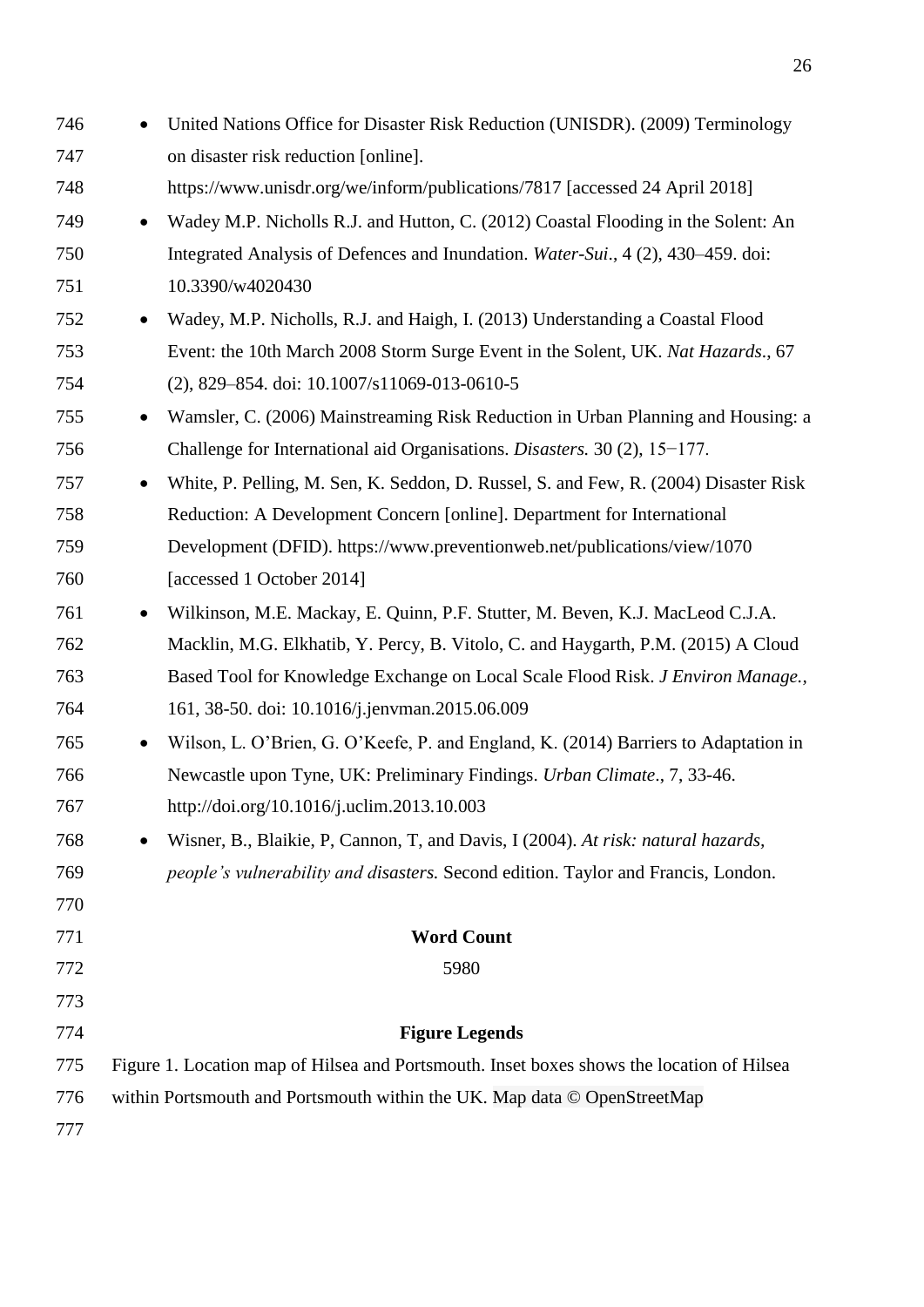|  |  | 778 Figure 2. CoFRI and CoFVI model including data variables and vulnerability factors. NC: |  |
|--|--|---------------------------------------------------------------------------------------------|--|
|--|--|---------------------------------------------------------------------------------------------|--|

## 779 UK 2011 National Census. LU: Land Use

780

- 781 Figure 3. CoFVI for Hilsea ward at OA level Day & Night. Numbers (Table 1) highlight
- 782 certain neighbourhoods due to resulting vulnerability levels. ©Crown Copyright/database
- 783 right supplied by Ordnance Survey and Contains National Statistics data © Crown copyright
- 784 and database right [2017] (for ONS)
- 785
- 786 Figure 4. CoFRI for Hilsea ward at OA level Flood Zone 3 and 2, Day & Night. Numbers
- 787 (Table 2) highlight certain neighbourhoods due to resulting risk levels. ©Crown
- 788 Copyright/database right supplied by Ordnance Survey and Contains National Statistics data
- 789 © Crown copyright and database right [2017] (for ONS)
- 790
- 

# 791 **Captions**

792 Figure 1 – Hlisea

# 793 **Tables**

794 Table 1 Coastal Flood Vulnerability Index (CoFVI), Coastal Flood Hazard Index (CoFHI) and<br>795 Coastal Flood Risk Index (CoFRI) results for each neighbourhood (OA) within Hilsea, during t 795 Coastal Flood Risk Index (CoFRI) results for each neighbourhood (OA) within Hilsea, during the day

796 time, for floods of different magnitude (FZ3 and FZ2). Numbers highlighted in bold indicate neighbourhoods with notable vulnerability and risk levels during the day time neighbourhoods with notable vulnerability and risk levels during the day time

| <b>Hilsea</b><br><b>Neighbourhoods</b> | Output<br><b>Area Codes</b> | Day<br>Coastal<br>Flood<br><b>Vulnerability</b><br><b>Levels</b> | Coastal<br>Flood<br><b>Hazard</b><br>Levels -<br>Flood<br>Zone 3 | <b>Coastal</b><br><b>Flood</b><br>Hazard<br>$Levels -$<br><b>Flood</b><br>Zone 2 | Day<br><b>Coastal</b><br>Flood<br><b>Risk</b><br><b>Levels</b><br>(Flood<br>Zone 3) | Day<br><b>Coastal</b><br><b>Flood</b><br><b>Risk</b><br><b>Levels</b><br>(Flood<br>Zone $2)$ |
|----------------------------------------|-----------------------------|------------------------------------------------------------------|------------------------------------------------------------------|----------------------------------------------------------------------------------|-------------------------------------------------------------------------------------|----------------------------------------------------------------------------------------------|
|                                        | E00086307                   | 0.404                                                            | 0.056                                                            | 0.848                                                                            | 0.023                                                                               | 0.343                                                                                        |
| 2                                      | E00086279                   | 0.551                                                            | 0                                                                | $\Omega$                                                                         | 0                                                                                   | 0                                                                                            |
| 3                                      | E00086288                   | 0.417                                                            | 0                                                                | 0                                                                                |                                                                                     |                                                                                              |
| 4                                      | E00086289                   | 0.414                                                            | $\Omega$                                                         | 0                                                                                | $\theta$                                                                            | 0                                                                                            |
| 5                                      | E00086290                   | 0.484                                                            | 0                                                                | 0                                                                                | 0                                                                                   | 0                                                                                            |
| 6                                      | E00086283                   | 0.41                                                             | 0                                                                | 0                                                                                | 0                                                                                   | 0                                                                                            |
|                                        | E00086287                   | 0.349                                                            | 0                                                                |                                                                                  |                                                                                     |                                                                                              |
| 8                                      | E00086316                   | 0.311                                                            | 0.329                                                            | 0.853                                                                            | 0.102                                                                               | 0.265                                                                                        |
| 9                                      | E00086282                   | 0.431                                                            | 0                                                                | $\Omega$                                                                         | $\Omega$                                                                            | 0                                                                                            |
| 10                                     | E00086285                   | 0.383                                                            | 0                                                                | 0                                                                                | 0                                                                                   | 0                                                                                            |
| 11                                     | E00086284                   | 0.426                                                            | 0                                                                | 0                                                                                | $\Omega$                                                                            | 0                                                                                            |
| 12                                     | E00086286                   | 0.369                                                            | 0                                                                |                                                                                  |                                                                                     |                                                                                              |
| 13                                     | E00086281                   | 0.431                                                            | 0                                                                | $\Omega$                                                                         | 0                                                                                   | 0                                                                                            |
| 14                                     | E00086318                   | 0.341                                                            | 0                                                                |                                                                                  | 0                                                                                   | 0                                                                                            |
| 15                                     | E00086314                   | 0.372                                                            | $\Omega$                                                         | 0.001                                                                            | $\theta$                                                                            | 4E-04                                                                                        |
| 16                                     | E00086315                   | 0.386                                                            | 0                                                                | $\Omega$                                                                         | 0                                                                                   | 0                                                                                            |
| 17                                     | E00086304                   | 0.321                                                            | 0                                                                | 0.043                                                                            | $\theta$                                                                            | 0.014                                                                                        |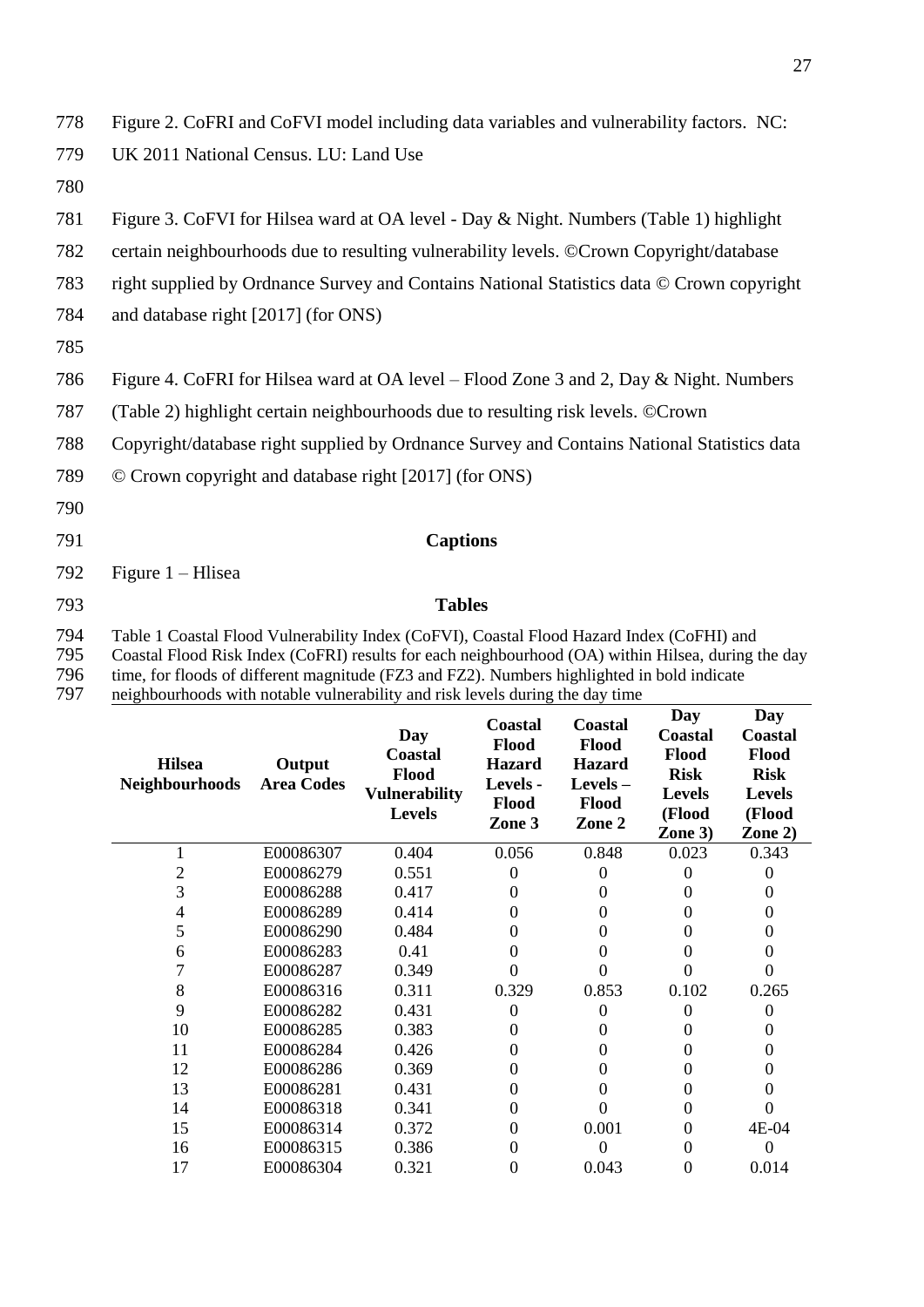| 18 | E00086311 | 0.44  | $\theta$       | 0.355        | $\overline{0}$   | 0.156            |
|----|-----------|-------|----------------|--------------|------------------|------------------|
| 19 | E00086320 | 0.316 | $\overline{0}$ | $\theta$     | $\boldsymbol{0}$ | $\overline{0}$   |
| 20 | E00086310 | 0.296 | $\Omega$       | $\Omega$     | $\overline{0}$   | $\boldsymbol{0}$ |
| 21 | E00086313 | 0.395 | 0.01           | 0.168        | 0.004            | 0.066            |
| 22 | E00086278 | 0.404 | 0.777          | 1            | 0.314            | 0.403            |
| 23 | E00086300 | 0.6   | 0.89           | 1            | 0.534            | 0.6              |
| 24 | E00086301 | 0.556 | 0.095          | 0.92         | 0.053            | 0.512            |
| 25 | E00086305 | 0.397 | $\mathbf{0}$   | 0.636        | $\boldsymbol{0}$ | 0.252            |
| 26 | E00086303 | 0.428 | 0.111          |              | 0.047            | 0.428            |
| 27 | E00086309 | 0.347 | 0.779          |              | 0.27             | 0.347            |
| 28 | E00086317 | 0.396 | 0.224          | 0.649        | 0.089            | 0.257            |
| 29 | E00086319 | 0.373 | $\theta$       | 0.064        | $\overline{0}$   | 0.024            |
| 30 | E00086312 | 0.361 | 0.922          |              | 0.333            | 0.361            |
| 31 | E00086308 | 0.459 | 0.006          | 0.621        | 0.003            | 0.285            |
| 32 | E00086299 | 0.435 | 0.39           | 1            | 0.17             | 0.435            |
| 33 | E00086306 | 0.481 | 0.54           |              | 0.26             | 0.481            |
| 34 | E00086298 | 0.306 | 0.699          | 1            | 0.214            | 0.306            |
| 35 | E00086296 | 0.584 | 0.934          | $\mathbf{1}$ | 0.546            | 0.584            |
| 36 | E00086295 | 0.332 | 0.414          | 1            | 0.137            | 0.332            |
| 37 | E00086294 | 0.529 | 0.966          |              | 0.511            | 0.529            |
| 38 | E00086293 | 0.373 | 0.9            | 0.999        | 0.335            | 0.372            |
| 39 | E00086297 | 0.436 | 0.981          | 1            | 0.427            | 0.436            |
| 40 | E00086302 | 0.398 | 0.845          |              | 0.337            | 0.398            |
| 41 | E00086291 | 0.461 | 0.601          | 0.971        | 0.277            | 0.448            |
| 42 | E00086292 | 0.248 | 0.691          | 0.999        | 0.171            | 0.248            |
| 43 | E00086280 | 0.28  | 0.83           | 1            | 0.233            | 0.28             |

798<br>799

799 Table 2 Coastal Flood Vulnerability Index (CoFVI), Coastal Flood Hazard Index (CoFHI) and

800 Coastal Flood Risk Index (CoFRI) results for each neighbourhood (OA) within Hilsea, during the

801 night time, for floods of different magnitude (FZ3 and FZ2). Numbers highlighted in bold indicate neighbourhoods with notable vulnerability and risk levels during the night time

eighbourhoods with notable vulnerability and risk levels during the night time

| <b>Hilsea</b><br><b>Neighbourhoods</b> | Output<br><b>Area Codes</b> | <b>Night</b><br>Coastal<br>Flood<br><b>Vulnerability</b><br>Levels | <b>Coastal</b><br>Flood<br><b>Hazard</b><br>Levels -<br>Flood<br>Zone 3 | <b>Coastal</b><br><b>Flood</b><br><b>Hazard</b><br>Levels-<br><b>Flood</b><br>Zone 2 | <b>Night</b><br>Coastal<br><b>Flood</b><br><b>Risk</b><br><b>Levels</b><br>(Flood<br>Zone $3)$ | <b>Night</b><br>Coastal<br><b>Flood</b><br><b>Risk</b><br><b>Levels</b><br>(Flood<br>Zone $2)$ |
|----------------------------------------|-----------------------------|--------------------------------------------------------------------|-------------------------------------------------------------------------|--------------------------------------------------------------------------------------|------------------------------------------------------------------------------------------------|------------------------------------------------------------------------------------------------|
|                                        | E00086307                   | 0.394                                                              | 0.056                                                                   | 0.848                                                                                | 0.022                                                                                          | 0.334                                                                                          |
| 2                                      | E00086279                   | 0.542                                                              | 0                                                                       | 0                                                                                    | 0                                                                                              | $\theta$                                                                                       |
| 3                                      | E00086288                   | 0.414                                                              | 0                                                                       | 0                                                                                    |                                                                                                | 0                                                                                              |
| 4                                      | E00086289                   | 0.405                                                              | 0                                                                       | 0                                                                                    |                                                                                                | $\Omega$                                                                                       |
| 5                                      | E00086290                   | 0.478                                                              | 0                                                                       | 0                                                                                    | 0                                                                                              | 0                                                                                              |
| 6                                      | E00086283                   | 0.41                                                               |                                                                         |                                                                                      | 0                                                                                              | 0                                                                                              |
|                                        | E00086287                   | 0.354                                                              |                                                                         |                                                                                      |                                                                                                |                                                                                                |
| 8                                      | E00086316                   | 0.307                                                              | 0.329                                                                   | 0.853                                                                                | 0.101                                                                                          | 0.262                                                                                          |
| 9                                      | E00086282                   | 0.43                                                               | 0                                                                       | 0                                                                                    | 0                                                                                              | $\theta$                                                                                       |
| 10                                     | E00086285                   | 0.384                                                              | 0                                                                       |                                                                                      |                                                                                                | 0                                                                                              |
| 11                                     | E00086284                   | 0.424                                                              | 0                                                                       | 0                                                                                    |                                                                                                | $\Omega$                                                                                       |
| 12                                     | E00086286                   | 0.367                                                              | 0                                                                       | 0                                                                                    | 0                                                                                              | 0                                                                                              |
| 13                                     | E00086281                   | 0.426                                                              | O                                                                       | 0                                                                                    | 0                                                                                              |                                                                                                |
| 14                                     | E00086318                   | 0.339                                                              |                                                                         |                                                                                      | $\theta$                                                                                       |                                                                                                |
| 15                                     | E00086314                   | 0.376                                                              | 0                                                                       | 0.001                                                                                | 0                                                                                              | 4E-04                                                                                          |
| 16                                     | E00086315                   | 0.382                                                              |                                                                         | 0                                                                                    | 0                                                                                              | $^{(1)}$                                                                                       |
| 17                                     | E00086304                   | 0.308                                                              | 0                                                                       | 0.043                                                                                | 0                                                                                              | 0.013                                                                                          |